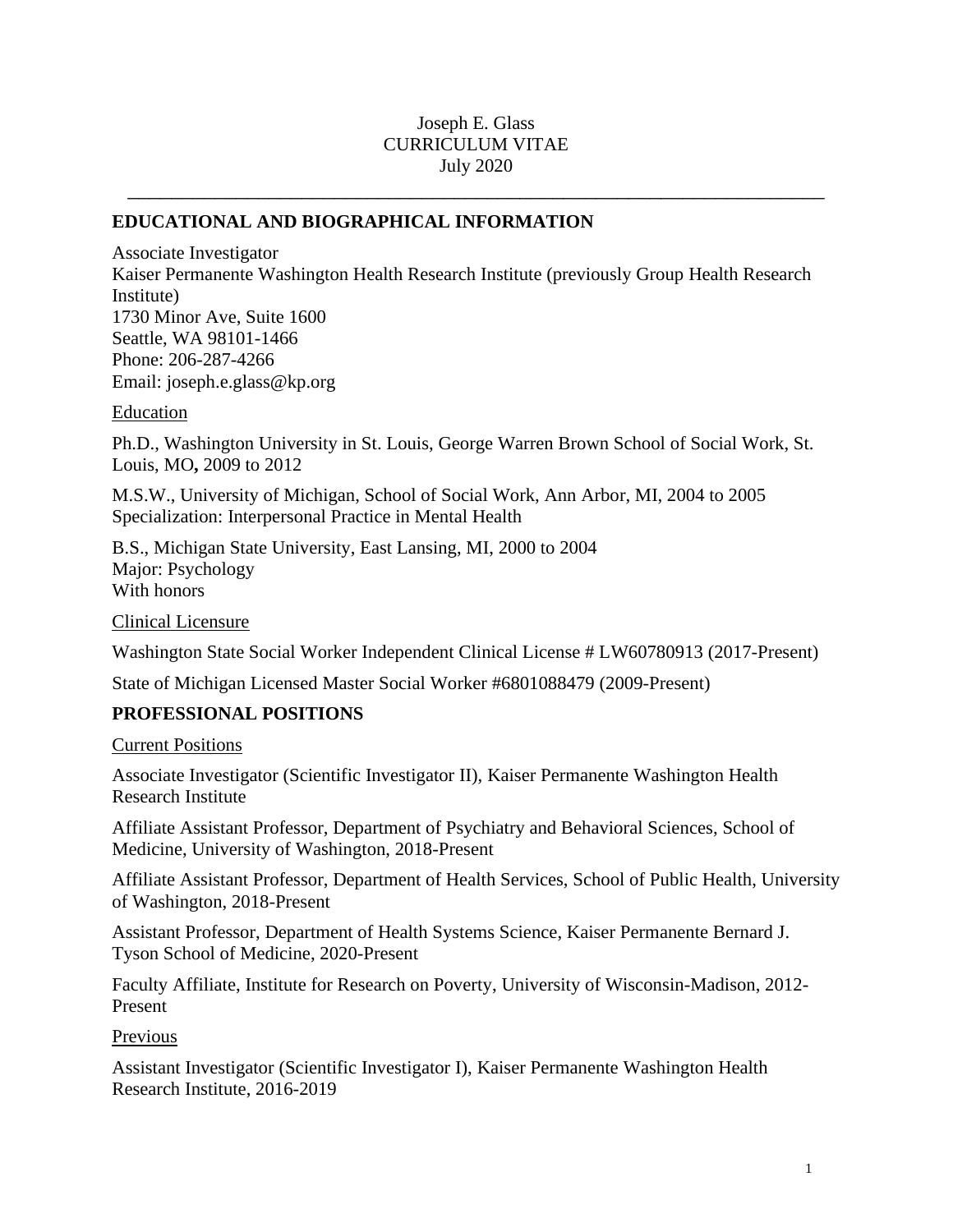Assistant Professor (Tenure-track), University of Wisconsin-Madison, School of Social Work, 2012-2016

Research Associate (Without compensation), Department of Veterans Affairs (VA) Puget Sound Health Care System, 2017-2019

Research Investigator (Without compensation), William S. Middleton Memorial Veterans Hospital, 2013-2016

Graduate Research Assistant, Washington University, Department of Psychiatry (Under Kathleen K. Bucholz, PhD), St. Louis, MO, 2010 to 2012

Graduate Research Assistant, Washington University, Brown School (Under Enola K. Proctor, PhD), St. Louis, MO, 2010 to 2012

Intermittent Consultant/Health Services Research Specialist, VA Serious Mental Illness Treatment Research and Evaluation Center, Ann Arbor, MI, 2009

Psychosocial Research and Evaluation Coordinator, VA Serious Mental Illness Treatment Research and Evaluation Center, Ann Arbor, MI, 2008 to 2009

Research Intern, Department of Psychiatry (under Stephen T. Chermack, PhD), University of Michigan Medical School, Ann Arbor, MI, 2008 to 2009

Interim Administrative Officer, Mental Health Service, VA Ann Arbor Healthcare System, Ann Arbor, MI, 2008

Psychiatric Social Worker, Mental Health Service, VA Ann Arbor Healthcare System, Ann Arbor, MI, 2006 to 2009

Intern, Hospital Based Intensive Outpatient Treatment Program, Mental Health Service, VA Ann Arbor Healthcare System, Ann Arbor, MI, 2005

# **PUBLICATIONS**

Papers published or accepted in refereed journals

- 1. **Glass, J.E.**, Williams, E.C., Oh, H. (In Press). Racial/ethnic discrimination and alcohol use disorder severity among United States adults. *Drug and Alcohol Dependence.*
- 2. Chen, J., **Glass, J.E.**, Bensley, K.M., Goldberg, S.B., Lehavot, K., & Williams, E.C. (In press). Racial/Ethnic and Gender Differences in Receipt of Brief Intervention among Patients with Unhealthy Alcohol Use in the U.S. Veterans Health Administration. *Journal of Substance Abuse Treatment.*
- 3. Fortuna, K.L., Muralidharan, A., Goldstein, C.M., Venegas, M., Brooks, J.M., **Glass, J.E.**, Marsch, L.A. (In press). Certified Peer Specialists' Perspective of the Barriers and Facilitators to Mobile Health Engagement. *Journal of Technology in Behavioral Science.*
- 4. Oh, H., **Glass, J.E.**, Narita, Z., Sinha, S., & Jacob, L. (In press). Discrimination and Multimorbidity among Black Americans: Findings from the National Survey of American Life. *Journal of Racial and Ethnic Health Disparities.* PMID: 32458345.
- 5. Yeung K, Richards JE, Lozano P, Goemer E, Lee AK, Achtmeyer C, Ludman E, **Glass, J.E.,** Caldeiro R, Parrish R, Bradley KA. (In press). The Cost of Behavioral Health Integration Implementation using Practice Facilitation in a Large Primary Care Delivery System. *Health Services Research*.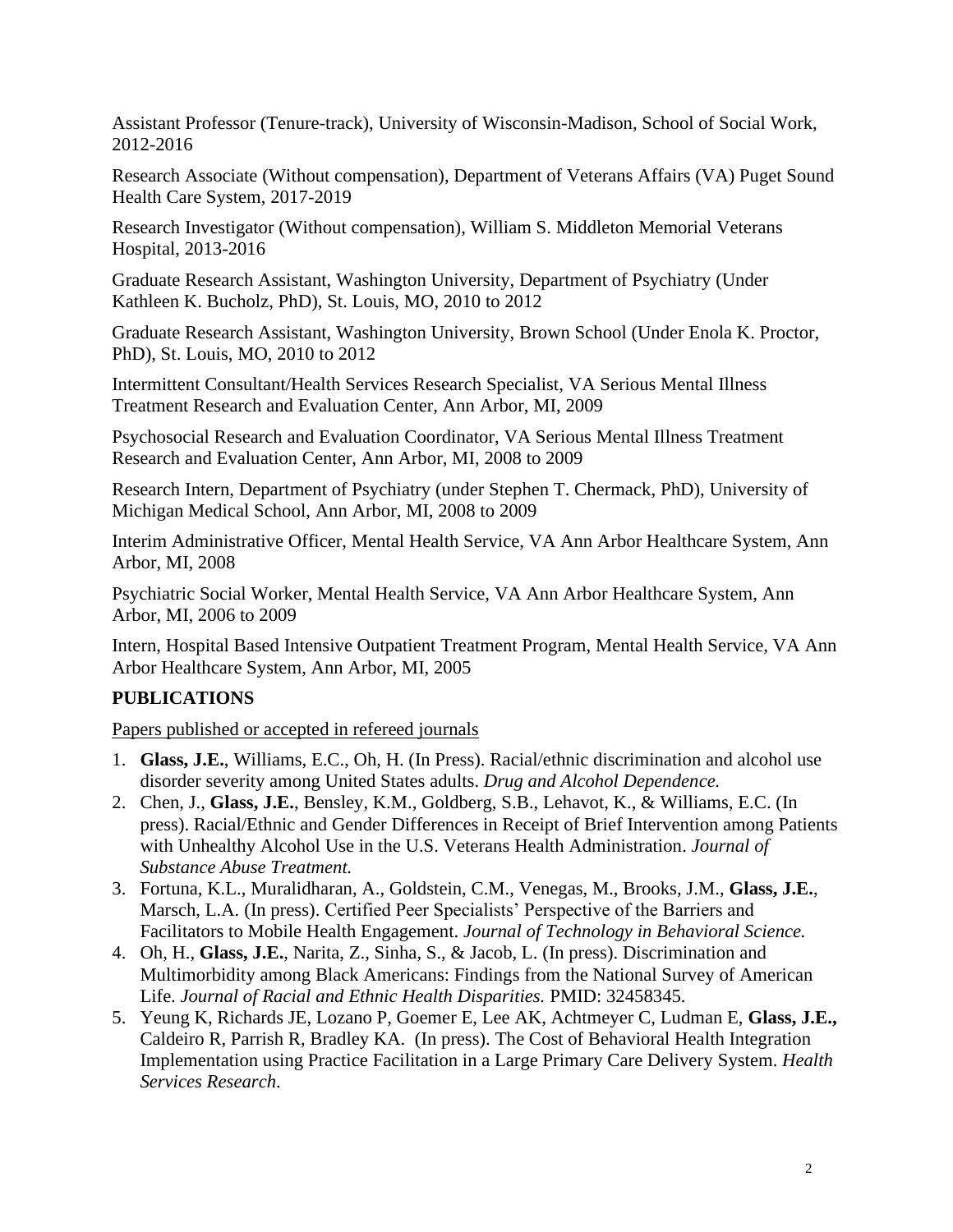- 6. Richards JE, Shortreed S, **Glass JE**, Simon G, Penfold R, Ziebell R, Williams EC. Association between Patterns of Alcohol Use and Risk of Suicide Attempt among Patients With and Without Self-Reported Suicidal Ideation. *Journal of Addition Medicine*. In press.
- 7. Richards, J.E., Shortreed, S.M., Simon, G.E., Penfold, R.B., **Glass, J.E.**, Ziebell, R., Williams, E.C. (In press). Short-term Risk of Suicide Attempt Associated with Patterns of Patient-Reported Alcohol Use Determined by Routine AUDIT-C Among Adults Receiving Mental Healthcare. *General Hospital Psychiatry.*
- 8. Lapham G.T., Boudreau D.M., Johnson E.A., Bobb J.F., Matthews A.G., McCormack J.F., Liu D., Samet J.H., Saxon A.J., Campbell C.I., **Glass J.E.**, Rossom R.C., Murphy M.T., Binswanger I.A., Yarborough B.H., PROUD Collaborative Authors, Bradley K.A. (In press). Prevalence and Treatment of Opioid Use Disorder Among Primary Care Patients in Six Health Systems. *Drug and Alcohol Dependence.*
- 9. Frost, M.C., **Glass, J.E.**, Bradley, K.A., & Williams, E.C. (In press). Documented brief intervention associated with reduced linkage to specialty addictions treatment in a national sample of VA patients with unhealthy alcohol use with and without alcohol use disorders. *Addiction.*
- 10. Richards J.E., Bobb J.F., Lee A.K., Lapham G.T., Williams E.C., **Glass J.E.**, Ludman E., Achtmeyer C., Caldeiro R.M., Oliver M., Bradley K.A. (2019). Integration of screening, assessment, and treatment for cannabis and other drug use disorders in primary care: An evaluation in three pilot sites. *Drug and Alcohol Dependence.* 201:134-141. PMID: 31212213.
- 11. Goldberg, S.B., Simpson, T.L., Lehavot, K. Katon, J.G., Chen, J.A., **Glass, J.E.**, Schnurr, P.P., Sayer, N.A., & Fortney, J.C. (2019). Mental health treatment delay: A comparison among civilians and veterans of different service eras. *Psychiatric Services.* 70(5):358-366. PMID: 30841842.
- 12. Bensley, K.M., Fortney, J., Chan, G., Dombrowski, J.C., Ornelas, I., Rubinsky, A.D., Lapham, G.T., **Glass, J.E.**, Williams, E.C. (2019). Differences in Receipt of Alcohol-Related Care across Rurality among VA Patients Living with HIV and Unhealthy Alcohol Use. *Journal of Rural Health.* 35(3):341-353. PMID: 30703856.
- 13. Hermes, E., Lyon, A., Schueller, S. **Glass, J.E.** (2019). Measuring the implementation of behavioral intervention technologies: a recharacterization of established outcomes. *Journal of Medical and Internet Research.* 21(1): e11752. PMID: 30681966.
- 14. **Glass, J.E.,** Bobb, J.F., Lee, A.K., Richards, J.E., Lapham, G.T., Ludman, E., Achtmeyer, C., Williams, E.C., Caldeiro, R.M., Parrish, R., Williams, E.C., Lozano, P., Bradley, K.A. (2018). Study protocol: a cluster randomized trial implementing Sustained Patient-centered Alcohol-related Care (SPARC Trial). *Implementation Science.* 13 (1): 108. PMID: 30081930.
- 15. **Glass J.E.**, & Williams, E.C. (2018). The future of research on alcohol health disparities: a health services research perspective. *Journal of Studies on Alcohol and Drugs*. 79 (2): 322- 324. PMID: 29553364.
- 16. Lapham G.T., Lee A.K., Caldeiro R.M., **Glass J.E**, Carrell D.S., Richards J.E., Bradley K.A. (2018). Prevalence of behavioral health conditions across frequency of cannabis use among adult primary care patients in Washington State. *Journal of General Internal Medicine.* 33 (11): 1833-1835. PMID: 29992423.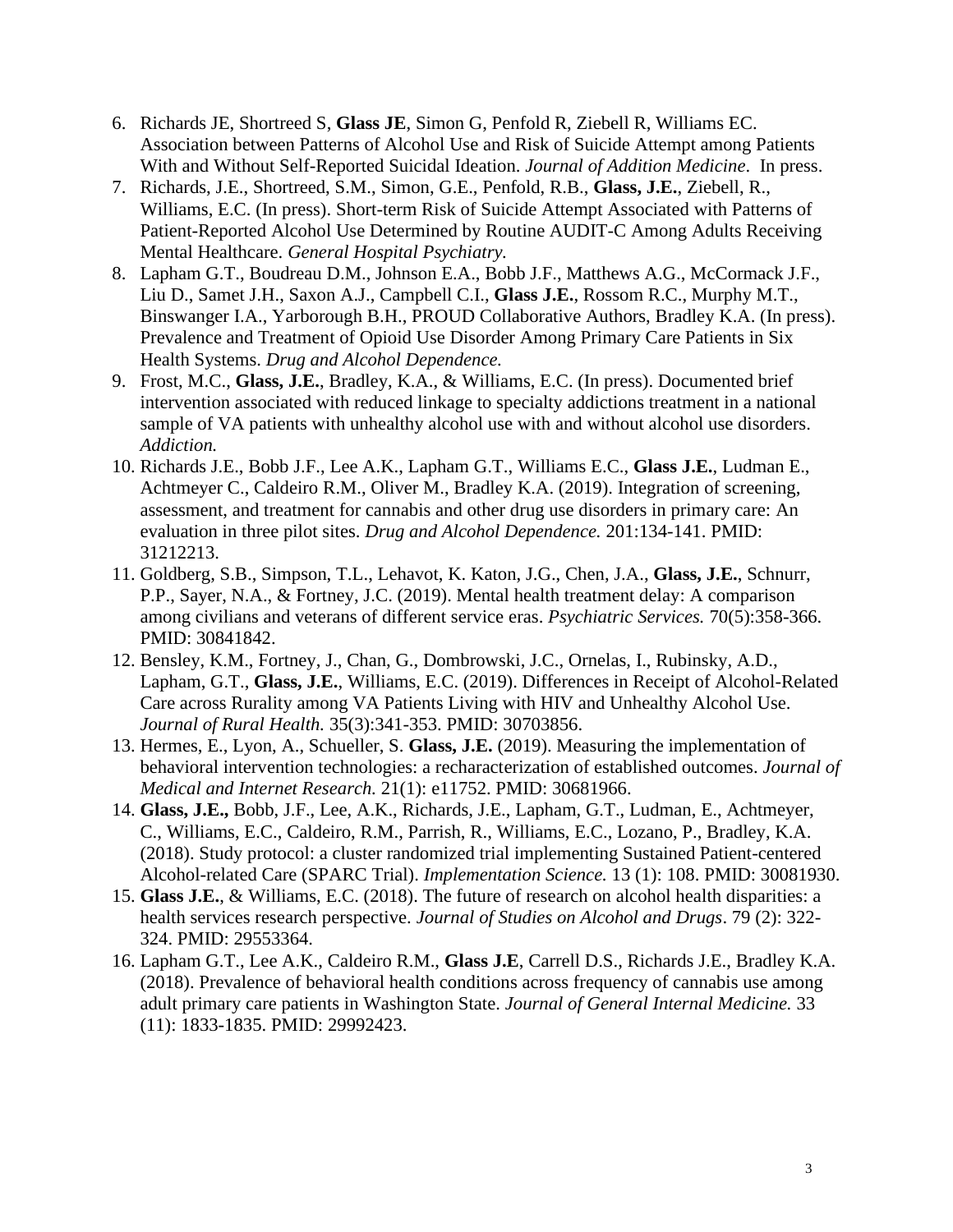- 17. Lehavot, K., Goldberg, S.B., Chen, J.A., Katon, J.G., **Glass, J.E.**, Fortney, J.C., Simpson, T.L., & Schnurr, P.P. (2018). Do trauma type, stressful life events, and social support explain women veterans' high rates prevalence of PTSD? *Social Psychiatry and Psychiatric Epidemiology.* 53 (9): 943-953. PMID: 29936598.
- 18. Brown, R.T, Deyo, B., Riley, C., Quanbeck, A., **Glass, J.E.**, Turpin, R., Hetzel, S., Nicholas, C., Cruz, M., & Agarwal, S. (2017). Screening in Trauma for Opioid Misuse Prevention (STOMP): study protocol for the development of an opioid risk screening tool for victims of injury. *Addiction Science & Clinical Practice*. 12 (1): 28. PMID: 29198186. PMCID: PMC5713647.
- 19. Lehavot, K., Blosnich, J.R., **Glass, J.E.**, & Williams, E.C. (2017). Alcohol use and receipt of alcohol screening and brief intervention in a representative sample of sexual minority and heterosexual adults receiving health care. *Drug and Alcohol Dependence.* 179: 240-246. PMID: 28810195.
- 20. Williams E.C., Gupta S., Rubinsky A.D., Jones-Webb R., Bensley K.M., **Glass J.E.**, Harris A.H.S. (2017). Variation in receipt of pharmacotherapy for alcohol use disorders across racial/ethnic groups: a national study in the U.S. Veterans Health Administration. *Drug and Alcohol Dependence.* 178: 527-533. PMID: 28728114.
- 21. Busch, A.C., Shivaram, M., **Glass, J.E.,** Hetzel, S., Gugani, S.P., Gassman, M., Krahn, D., Deyo, B., & Brown, R.T. (2017). Predischarge injectable versus oral naltrexone to improve postdischarge treatment engagement among hospitalized veterans with alcohol use disorder: a randomized pilot proof-of-concept study. *Alcoholism: Clinical and Experimental Research.* 41 (7): 1352-1360. PMID: 28605827. PMCID: PMC5519139.
- 22. **Glass, J.E.**, Andréasson, S., Bradley, K.A., Wallhed Finn, S., Williams, E.C., Bakshi, A., Gual, A., Heather, N., Tiburcio Sainz, M., Benegal, V., Saitz, R. (2017). Rethinking alcohol interventions in health care: a thematic meeting of the International Network on Brief Interventions for Alcohol & Other Drugs (INEBRIA). *Addiction Science and Clinical Practice.* 12 (1): 14. PMID: 28490342. PMCID: PMC5425968.
- 23. Blosnich, J.R., Lehavot, K., **Glass, J.E.**, & Williams, E.C. (2017). Differences in alcohol use and alcohol-related health care among transgender and nontransgender adults: findings in from the 2014 Behavioral Risk Factor Surveillance System. *Journal of Studies on Alcohol and Drugs.* 78 (6): 861-866. PMID: 29087820. PMCID: PMC5668994.
- 24. **Glass, J.E.,** McKay, J.R., Gustafson, D.H., Kornfield, R., Rathouz, P.R., McTavish, F.M., Atwood, A.K., Isham, A., Quanbeck. A., & Shah, D. (2017). Treatment seeking as a mechanism of change in a randomized controlled trial of a mobile health intervention to support recovery from alcohol use disorders. *Journal of Substance Abuse Treatment.* 77: 57- 66. PMID: 28476273. PMCID: PMC5880274.
- 25. **Glass, J.E.,** Rathouz, P.J., Gattis, M., Joo, Y.S., Nelson, J.C., & Williams, E.C. (2017). Intersections of poverty, race/ethnicity, and sex: alcohol consumption and adverse outcomes in the United States. *Social Psychiatry and Psychiatric Epidemiology.* 52 (5): 515-524. PMID: 28349171. PMCID: PMC5862428.
- 26. Mares, L., Gustafson, D.H., **Glass, J.E.**, Quanbeck, A., McDowell, H., McTavish, F., Atwood, A.K., Marsch, L.A., Thomas, C., Shah, D., & Brown, R.T. (2016). Implementing an mHealth system for substance use disorders in primary care: a mixed methods study of clinicians' initial expectations and first year experiences. *BMC Medical Informatics and Decision Making.* 16 (1): 126. PMID: 27687632. PMCID: PMC5043521.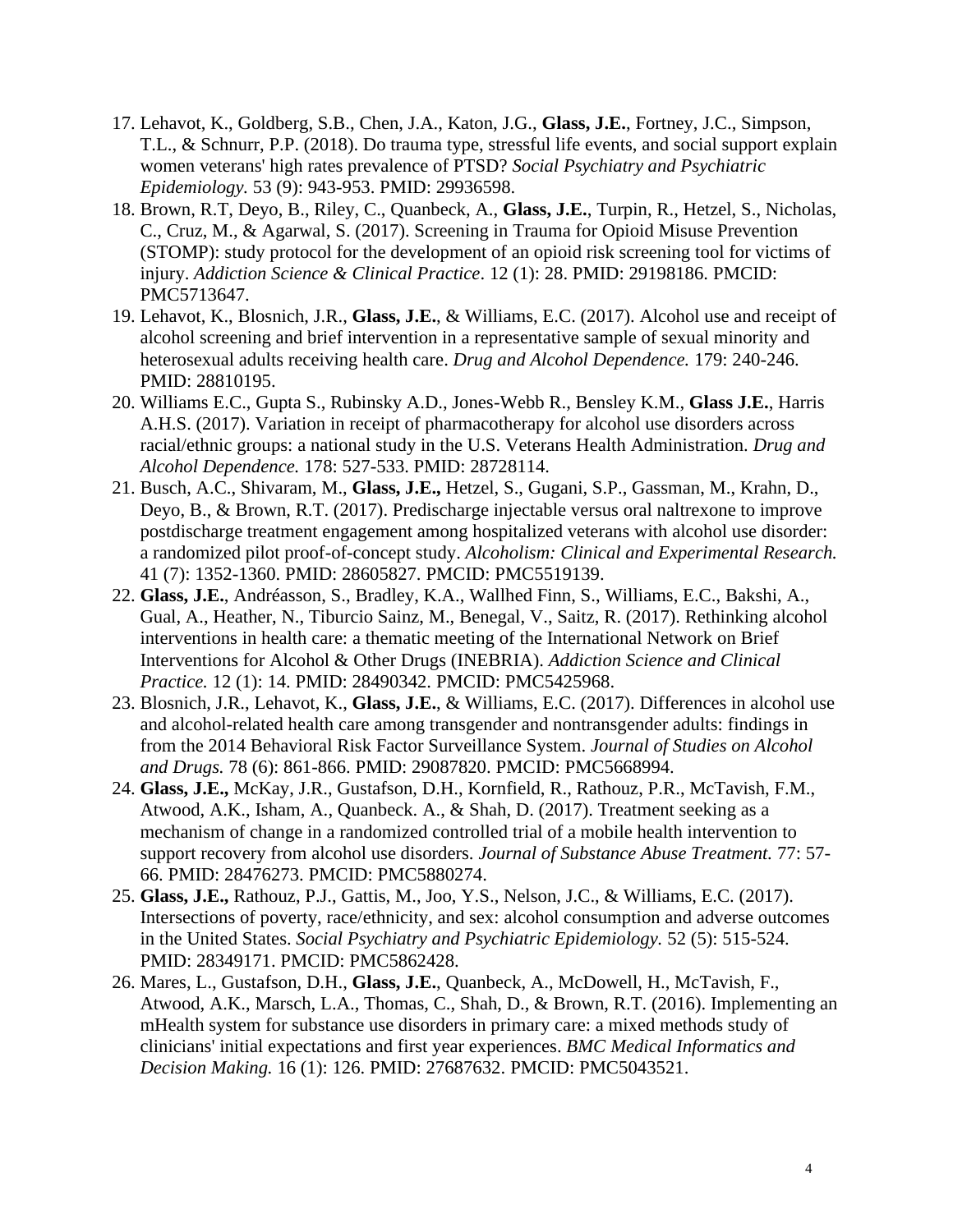- 27. Bensley, K.M., Harris, A.H.S., Gupta, S., Rubinsky, A.D., Jones-Webb, R., **Glass, J.E.**, & Williams, E.C. (2017). Racial/ethnic differences in initiation of and engagement with addictions treatment among patients with alcohol use disorders in the Veterans Health Administration. *Journal of Substance Abuse Treatment.* 73: 27-34. PMID: 28017181.
- 28. Williams, E.C., Joo, Y.S., Lipira, L. & **Glass, J.E.** (2016). Psychosocial stressors and alcohol use, severity, and treatment receipt across human immunodeficiency virus (HIV) status in a nationally representative sample of US residents. *Substance Abuse.* 38 (3): 269-277. PMID: 27925867. PMCID: PMC5561530.
- 29. **Glass, J.E.,** Bohnert, K., & Brown, R.L. (2016). Alcohol screening and intervention among United States adults who attend ambulatory healthcare. *Journal of General Internal Medicine.* 31 (7): 739-745. PMID: 26862079. PMCID: PMC4907945.
- 30. **Glass, J.E.**, Hamilton, A.M., Powell, B.J., Perron, B.E., Brown, R.T., & Ilgen, M.A. (2016). Revisiting our review of Screening, Brief Intervention and Referral to Treatment (SBIRT): meta-analytical results still point to no efficacy in increasing the use of substance use disorder services. *Addiction*. 111 (1): 181-3. PMID: 26464318.
- 31. **Glass, J.E**. (2015). Challenges ahead in developing and testing referral to treatment interventions. *Addiction*. 110 (9): 1419-20. PMID: 26223171.
- 32. **Glass, J.E.,** Hamilton, A.M., Powell, B.J., Perron, B.E., Brown, R.T. & Ilgen, M.A. (2015). Specialty substance use disorder services following brief alcohol intervention: a metaanalysis of randomized controlled trials. *Addiction.* 10 (9): 1404-1415. PMID: 25913697. PMCID: PMC4753046.
- 33. **Glass, J.E.**, Grant, J.D., Yoon, H.Y., & Bucholz, K.K. (2015). Alcohol problem recognition and help seeking in adolescents and young adults at varying genetic and environmental risk*. Drug and Alcohol Dependence.* 153: 250-257. PMID: 26036603. PMCID: PMC4761262.
- 34. Mowbray, O.P., **Glass, J.E.**, & Grinnel-Davis, C. (2015). Latent class analysis of alcohol treatment utilization patterns and 3-year alcohol related outcomes. *Journal of Substance Abuse Treatment*. 54: 21-28. PMID: 25744651.
- 35. **Glass, J.E.,** Williams, E.C. & Bucholz, K.K. (2014). Psychiatric comorbidity and perceived alcohol stigma in a nationally representative sample of individuals with DSM-5 alcohol use disorder. *Alcoholism: Clinical and Experimental Research.* 38 (6): 1697-705. PMID: 24848495. PMCID: PMC4059348.
- 36. Quanbeck, A.R., Gustafson, D.H., March, L.A., McTavish, F., Brown, R.T., Mares, M.L., Johnson, R., **Glass, J.E.**, Atwood, A.K., & McDowell, H. (2014). Integrating addiction treatment with primary care using mobile health technology: protocol for an implementation research study. *Implementation Science.* 9 (1): 65. PMID: 24884976.
- 37. Powell, B. J., Proctor, E. K., & **Glass, J. E.** (2014). A systematic review of strategies for implementing empirically supported mental health interventions. *Research on Social Work Practice*. 24 (2): 192–212. PMID: 24791131. PMCID: PMC4002057.
- 38. **Glass, J.E.**, Mowbray, O.P., Link, B.G., Kristjansson, S.D., & Bucholz, K.K. (2013). Alcohol stigma and persistence of alcohol and other psychiatric disorders: a modified labeling theory approach. *Drug and Alcohol Dependence.* 133 (2): 685-692. PMID: 24071569. PMCID: PMC3980578.
- 39. **Glass, J.E.**, Kristjansson, S.D. & Bucholz, K.K. (2013). Perceived alcohol stigma: factor structure and construct validation. *Alcoholism: Clinical and Experimental Research.* 37: E237-246. PMID: 22758603. PMCID: PMC3893041.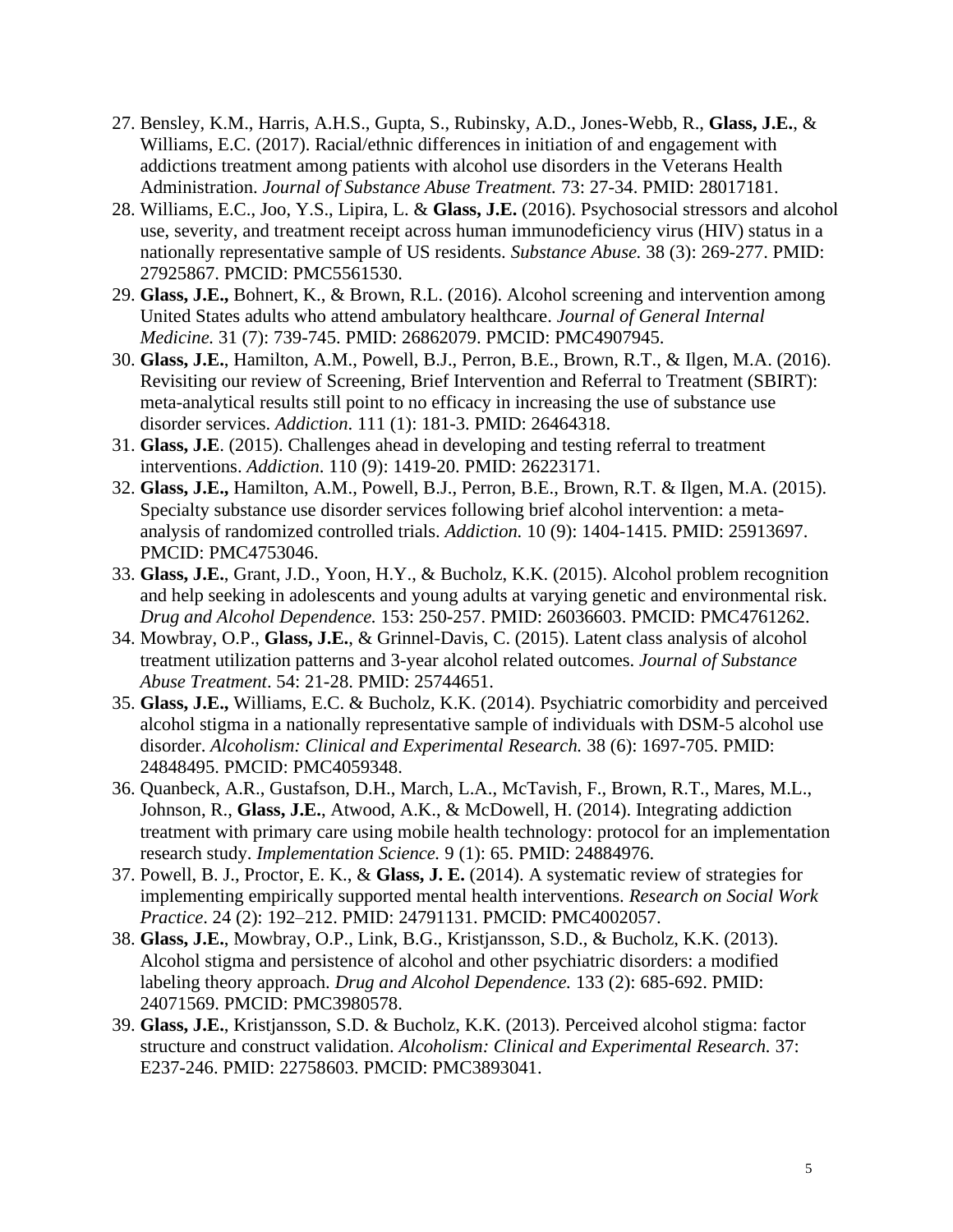- 40. Burnett-Zeigler, I., Pfeiffer, P.N., Zivin, K., **Glass, J.E.**, Ilgen, M.A., Flynn, H., Austin, K., & Chermack, S.T. (2012). Psychotherapy utilization for acute depression within the Veterans Affairs health care system. *Psychological Services.* 9 (4): 325-335. PMID: 22564035.
- 41. **Glass, J.E.**, Perron, B.E., & Straussner, S.L. (2012). Introduction to the special issue [Special Issue: Addiction-Related Issues Among Active Duty Military, Veterans and Their Families]. *Journal of Social Work Practice in the Addictions.* 12(1): 1-5.
- 42. Powell, B.J., McMillen, J.C., Carpenter, C.R., Griffey, R.T., Bunger, A.C., **Glass, J.E.**, York, J.L., & Proctor, E.K. (2012). A compilation of strategies for implementing clinical innovations in health and mental health. *Medical Care Research and Review*. 69 (2): 123- 157. PMID: 22203646. PMCID: PMC3524416.
- 43. **Glass, J.E.** & Bucholz, K.K. (2011). Concordance between self-reports and archival records of physician visits: a case-control study comparing individuals with and without alcohol use disorders in the community. *Drug and Alcohol Dependence.* 116 (1-3): 57-63. PMID: 21237585. PMCID: PMC3105172.
- 44. Pfeiffer, P.N., **Glass, J.**, Austin, K., McCarthy, J.F., & Zivin, K. (2011). Impact of distance and facility of initial diagnosis on depression treatment. *Health Services Research*. 46 (3): 768-786. PMID: 21210800. PMCID: PMC3097401.
- 45. Perron, B.E., **Glass, J.E.**, Ahmedani B.K., Vaughn, M.G., Roberts, D.E., & Wu, L.T. (2011). The prevalence and clinical significance of inhalant withdrawal symptoms in a national sample. *Substance Abuse and Rehabilitation.* 2011 (2): 69-76. PMID: 21709745. PMCID: PMC3123390.
- 46. Perron, B.E., Ahmedani B.K., Vaughn, M.G., **Glass, J.E.**, Abdon, A., & Wu, L.T. (2011). Use of Salvia divinorum among a nationally representative sample. *American Journal of Drug and Alcohol Abuse.* 38 (1): 103-113. PMID: 21834614. PMCID: PMC3408869.
- 47. **Glass, J.E.**, Perron, B.E., Ilgen, M.A., Chermack, S.T., Ratliff, S., & Zivin, K. (2010). Prevalence and correlates of specialty substance use disorder treatment for Department of Veterans Affairs Healthcare System patients with high alcohol consumption. *Drug and Alcohol Dependence*. 112 (1-2): 150-155. PMID: 20656425. PMCID: PMC2967645.
- 48. **Glass, J.E.**, Ilgen, M.A., Perron, B.E., Winters, J.J., Murray, R.L., & Chermack, S.T. (2010). Inpatient hospitalization in addiction treatment for patients with a history of suicide attempt: a case of support for treatment performance measures. *Journal of Psychoactive Drugs.* 42 (3): 1-12. PMID: 21053754. PMCID: PMC3071023.
- 49. Perron, B.E., Taylor, H.O., **Glass, J.E.**, & Margerum-Leys, J. (2010). Information and communication technologies in social work. *Advances in Social Work*. 11 (1): 67-81. PMID: 21691444. PMCID: PMC3117433.
- 50. Perron, B.E., Mowbray, O.P., **Glass, J.E.**, Delva, J., Vaughn, M.G., & Howard, M.O. (2009). Differences in service utilization and barriers among African Americans, Hispanics, and Caucasians with drug use disorders. *Substance Abuse Treatment, Prevention, and Policy.* 4 (3). PMID: 19284669. PMCID: PMC2660316.

Other scientific publications and technical reports

1. **Glass, J.E.**, Nunes, E.V., Bradley, K.A. (2020). Contingency Management: A Highly Effective Treatment For Substance Use Disorders And The Legal Barriers That Stand In Its Way. *Health Affairs Blog.* 10.1377/hblog20200305.965186. **<https://www.healthaffairs.org/do/10.1377/hblog20200305.965186/full/>**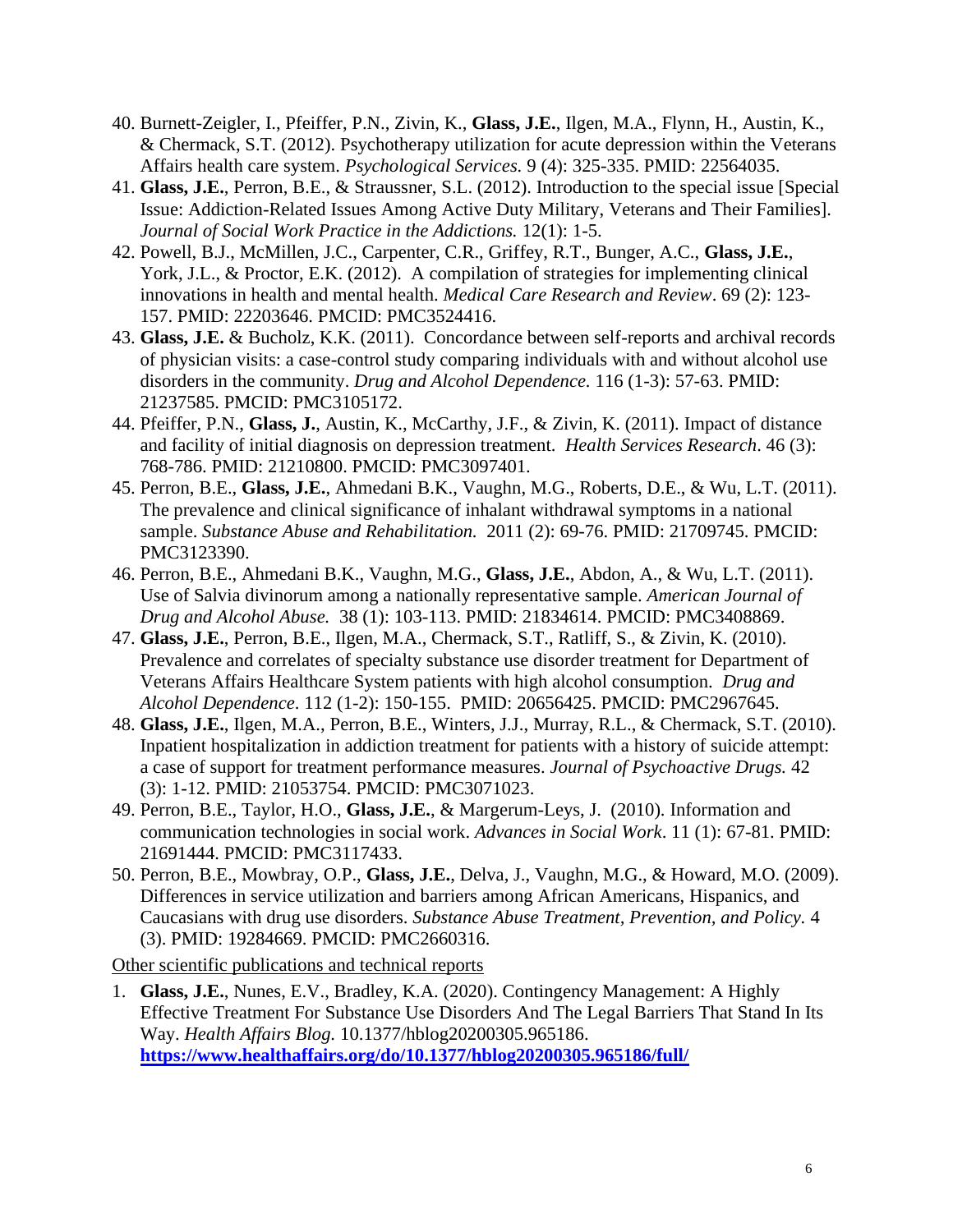2. Bobb J.F., Cook A.J., Shortreed S.M., **Glass J.E.**, Vollmer WM (2019). Experimental designs and randomization schemes: designing to avoid identification bias. In: *Rethinking Clinical Trials: A Living Textbook of Pragmatic Clinical Trials*. Bethesda, MD: NIH Health Care Systems Research Collaboratory. **[http://rethinkingclinicaltrials.org/chapters/design/experimental-designs-randomization](http://rethinkingclinicaltrials.org/chapters/design/experimental-designs-randomization-schemes-top/designing-to-avoid-identification-bias/)[schemes-top/designing-to-avoid-identification-bias/](http://rethinkingclinicaltrials.org/chapters/design/experimental-designs-randomization-schemes-top/designing-to-avoid-identification-bias/)**

Book chapter

1. Ilgen, M.A. & **Glass, J.E.** (2013). Brief motivational interventions to change problematic substance use. In MG Vaughn and BE Perron, (Eds). Social work practice in the addictions. New York: Springer.

Dissertation

1. **Glass, J.E.** (2012). Perceived Alcohol Stigma and Treatment for Alcohol Use Disorders. Washington University in St. Louis, St. Louis, MO. ProQuest Dissertations & Theses. (Accession Order No. AAT 3524012).

# **RESEARCH FUNDING – National Institutes of Health**

National Institute on Drug Abuse (R01DA047954, PI: Glass). Digital treatments for opioids and other substance use disorders (DIGITS) in primary care: A hybrid type-III implementation trial. 4/1/2019 to 2/29/2024. Direct costs: \$2,206,153. Role: PI.

National Institute on Alcohol Abuse and Alcoholism (K01AA023859, PI: Glass). Decreasing the engagement gap for addiction treatment in primary care. 8/1/2017 to 7/31/2022. Direct costs: \$889,465. Role: PI

National Institute on Drug Abuse (Clinical Trials Network UG1 DA040314-03S3, PI: Campbell, Weisner, Bradley). Primary Care Opioid Use Disorders Treatment (PROUD) Trial. 6/1/2017 to 5/31/2021. Direct costs: \$9,045,072. Role: Site Lead Investigator

National Institute on Alcohol Abuse and Alcoholism (R03AA023639, PI: Williams). Patterns of alcohol use and alcohol-related care among transgender persons. 5/1/2018 to 4/30/2020. Direct costs: \$296,012. Role: Consultant

National Institute on Alcohol Abuse and Alcoholism (R03AA023639, PI: Glass). Racial/ethnic disparities in alcohol outcomes and health services. 9/20/2015 to 8/31/2017. Direct costs: \$100,000. Role: PI

National Institute on Drug Abuse (R01DA040449, PI: Gustafson & Johnson). Impact on opioid use of bundling medication-assisted treatment with mHealth. 7/1/15 to 6/30/2016. Direct costs: \$500,000. Role: Co-Investigator

National Institute on Alcohol Abuse and Alcoholism (1F31AA021034-01, PI: Glass). Perceived alcohol stigma and treatment for alcohol use disorders. 9/1/2011 to 8/31/2012. Ruth L. Kirschstein National Research Service Award (Predoctoral Individual National Research Service Award). Direct costs: \$29,802. Role: PI

### **RESEARCH FUNDING - Intramural**

Kaiser Permanente Washington Health Research Institute (Development Fund, PI: Glass). Piloting the implementation of mHealth for substance use disorders in primary care. 1/1/2019- 12/31/2019. Direct costs: \$50,000. Role: PI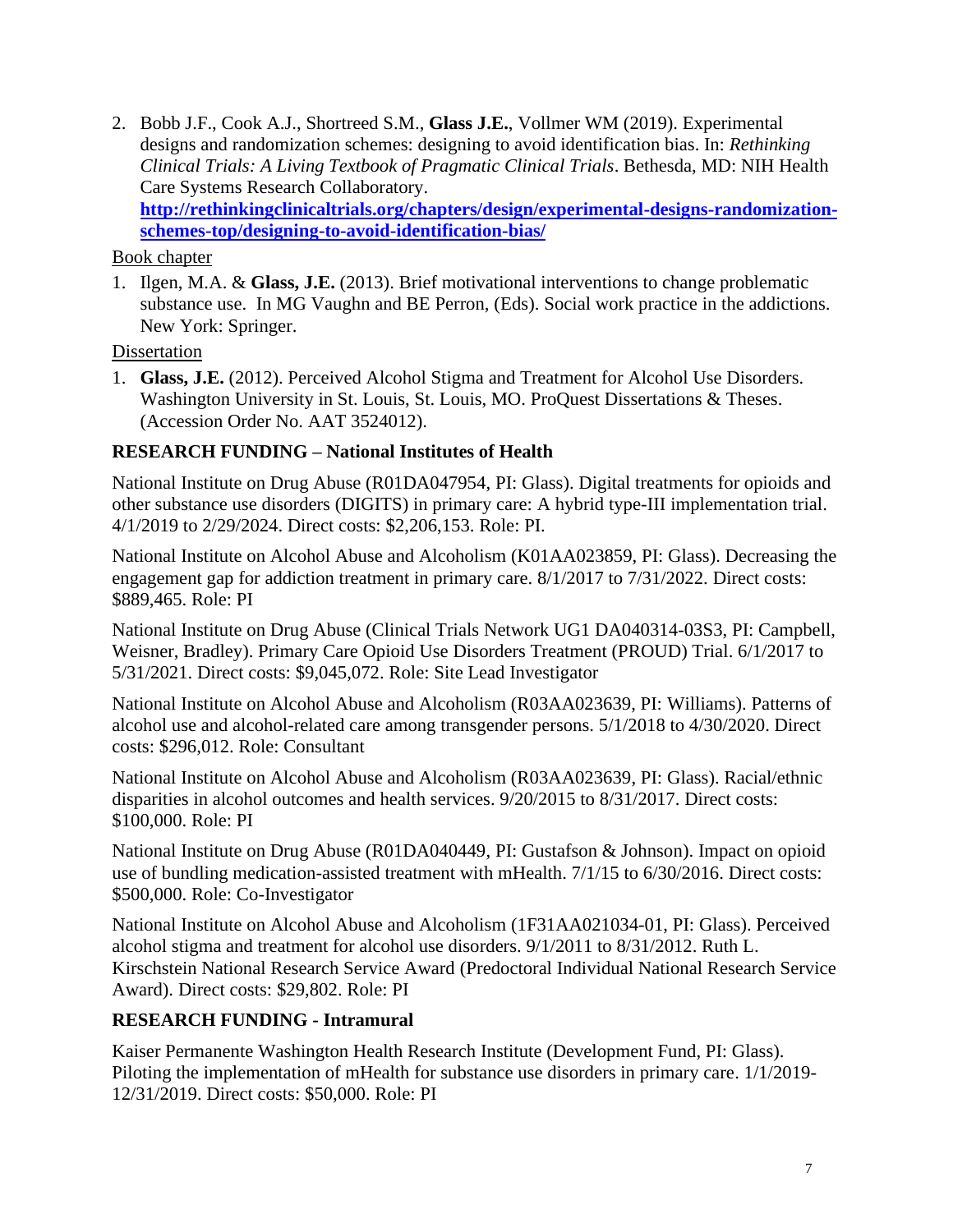Kaiser Permanente Washington Health Research Institute (Development Fund, PI: Glass). mHealth apps to augment opioid use disorder treatment in primary care. 1/1/2018-12/31/2018. Direct costs: \$83,755. Role: PI

Kaiser Permanente Washington Health Research Institute Learning Health System. (PI: Glass, Caldeiro). Learning Health System Buprenorphine Treatment Consultation. 5/2018-3/31/2019. Role: PI

Group Health Research Institute (Development Fund, PI: Glass). A Pilot Study of the Social Determinants of Healthcare for Substance Use Disorders. 1/1/2017-12/31/2017. Direct costs: \$70,000. Role: PI

University of Wisconsin-Madison (Graduate School Fall Competition, PI: Glass). A longitudinal investigation of alcohol stigma and outpatient treatment attendance in hospitalized veterans with problematic alcohol use. 7/1/2013 to 6/30/2014. Direct costs: \$52,652. Role: PI

University of Wisconsin-Madison (College of Letters and Sciences, PI: Glass). A longitudinal investigation of alcohol stigma and outpatient treatment attendance in hospitalized veterans with problematic alcohol use. 7/1/2014 to 6/30/2015. Direct costs: \$30,655. Role: PI

University of Wisconsin-Madison Institute for Research on Poverty (Faculty Affiliate Small Grants Program, PI: Glass). Disparities in alcohol outcomes and health services owing to stigma and discrimination. 9/1/2013 to 8/30/2014. Direct costs: \$32,043. Role: PI

University of Wisconsin-Madison Institute for Clinical and Translational Research (Small grant program, PI: Brown). Pharmacotherapeutic intervention to improve treatment engagement among alcohol-dependent Veterans after hospital discharge. 4/1/2013 to 4/1/2014. Direct costs: \$49,124. Role: Co-Investigator

University of Wisconsin-Madison (Graduate School Fall Competition, PI: Glass. Prospective analyses of the recognition of alcohol problems and alcohol treatment attendance in high-risk emerging adults. 7/1/2013 to 6/30/2014. Direct costs: \$38,410). Role: PI.

# **PREDOCTORAL TRAINING FELLOWSHIPS**

National Institute on Drug Abuse Predoctoral Fellow**,** 2010 to 2011 PI: Cunningham-Williams (5T32 DA015035) Role: Trainee

National Institute of Mental Health Predoctoral Fellow, 2009 to 2010 PI: Proctor (5T32 MH19960) Role: Trainee

### **MANUSCRIPTS UNDER REVIEW**

- 51. Williams, E.C., Frost, M.C., Rubinsky, A.D., **Glass, J.E.**, Wheat, C.L., Edmonds, A.T., Chen, J.A., Matson, T.E., Fletcher, O.V., Lehavot, K, & Blosnich, JR. (Revise/Resubmit). Difference in Patterns of Alcohol Use Across Transgender Status in a National Sample of Veterans Health Administration Patients.
- 52. Naranjo, D., **Glass, J.E.**, & Williams, E.C. (Revise/Resubmit). Debt Burden and Suicidality in a National Sample of U.S. Residents.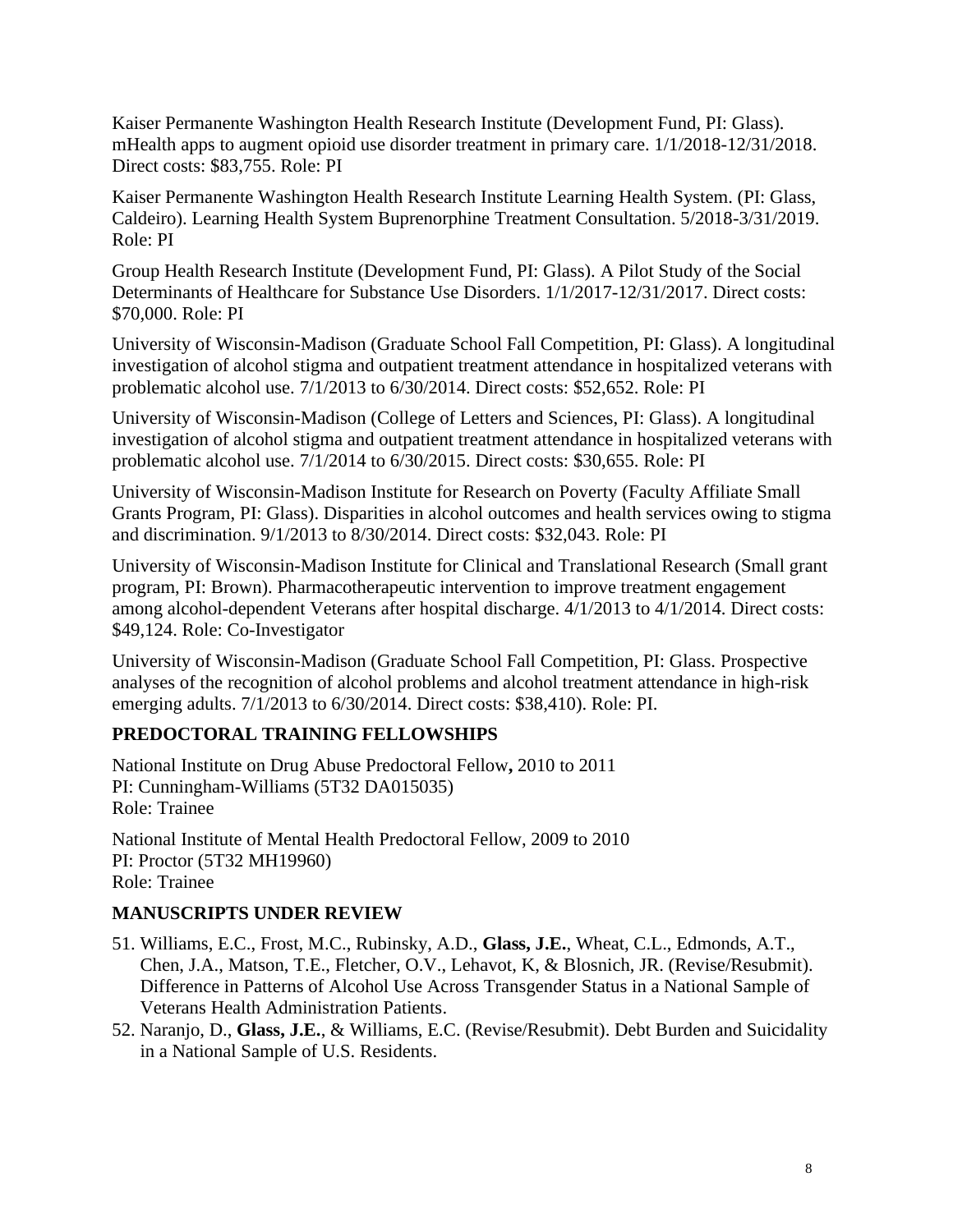- 53. Boudreau, D., Lapham, G., Johnson, M., Bobb, J., Matthews, A., McCormak, J., Campbell, C., Rossom, R., Binswanger, I.A., Yarborough, B., Arnsten, J.H., Cunningham, C., **Glass, J.E.**, Murphy, M., Zare, M., Hechter, R., Ahmedani, B., Braciszewski, J., Horigain, V., Szapocznik, J., Samet, J., Saxon, A., Schwartz, R., & Bradley, K.A. (Revise/Resubmit). Documented opioid use disorder and its treatment in primary care patients across six US health systems.
- 54. Matson, T.\*, Johnson, E., Lee, A., Bobb, J., Richards, J., Nguyen, M., Bradley, K.A., & **Glass, J.E.** (Revise/resubmit). Single-item primary care screeners for drug and cannabis use and risk of subsequent acute care.

# **MANUSCRIPTS IN PREPARATION**

- 55. **Glass, J.E.**, Busch, A.C., Shivaram, M., Hetzel, S., Gassman, M., Krahn, D., & Brown, R.T. Stigma among medical inpatients with alcohol use disorder.
- 56. **Glass, J.E.**, Matson, T., Johnson, E., Bobb, J.F., Richards, J.E., Lee, A.K., Bradley, K.A. Unhealthy alcohol use among primary care patients and risk of acute care in hospital, emergency department, and urgent care settings.
- 57. **Glass, J.E.**, Lee, A.K., Lim, C., Matson, T., Hartzler, A., Bradley, K.A. (In preparation). Approaches for integrating digital treatments for substance use disorders in primary care: A qualitative study of patient perspectives.
- 58. **Glass, J.E.**, Tiffany, B., Lee, A.K., Lim, C., Matson, T., Hartzler, A., Bradley, K.A. (In preparation). Approaches for integrating digital treatments for alcohol use disorders in primary care: A qualitative study of patient perspectives.

# **DISSERTATION**

**Glass, J.E.** (2012). Perceived Alcohol Stigma and Treatment for Alcohol Use Disorders. Washington University in St. Louis, St. Louis, MO. ProQuest Dissertations & Theses. (Accession Order No. AAT 3524012).

# **INVITED AND PEER-REVIEWED ORAL PRESENTATIONS**

- **Glass, J.E.** (2019). Approaches for implementing digital treatments for drug use disorders into primary care: A qualitative study of patient perspectives. *Prevention Science and Methodology Group Virtual Grand Rounds Webinar.*
- **Glass, J.E.**, Tiffany, B., Matson, T.E., Hartzler, A.H., Kimbel, K., Lee, A.K., Beatty, T., Parrish, R., Caldeiro, M., Rice, K., Bradley, K.A. (2019). Approaches for integrating digital treatments for alcohol use disorders into primary care: A qualitative study of patient perspectives. *Addiction Health Services Research Conference 2019*, Park City, UT.
- **Glass, J.E.**, Matson, T.E., Hartzler, A.H., Kimbel, K., Lee, A.K., Beatty, T., Parrish, R., Caldeiro, M., Rice, K., Bradley, K.A. (2019). Approaches for integrating digital treatments for drug use disorders into primary care: A qualitative study of patient perspectives. *Addiction Health Services Research Conference 2019*, Park City, UT.
- **Glass, J.E.**, Bobb, J.B., Lapham, G.T., Bradley, K.A. (2018). Statistical innovations in pragmatic trials of health-system implementation interventions. Paper presentation. *11th Annual Conference on the Science of Dissemination and Implementation,* Washington, DC.
- **Glass, J.E.** (2018). Building the Ecosystem Frontline Stakeholder Perspectives. *Digital Treatments and Digital Medicine East*. Invited panel speaker. Boston, MA.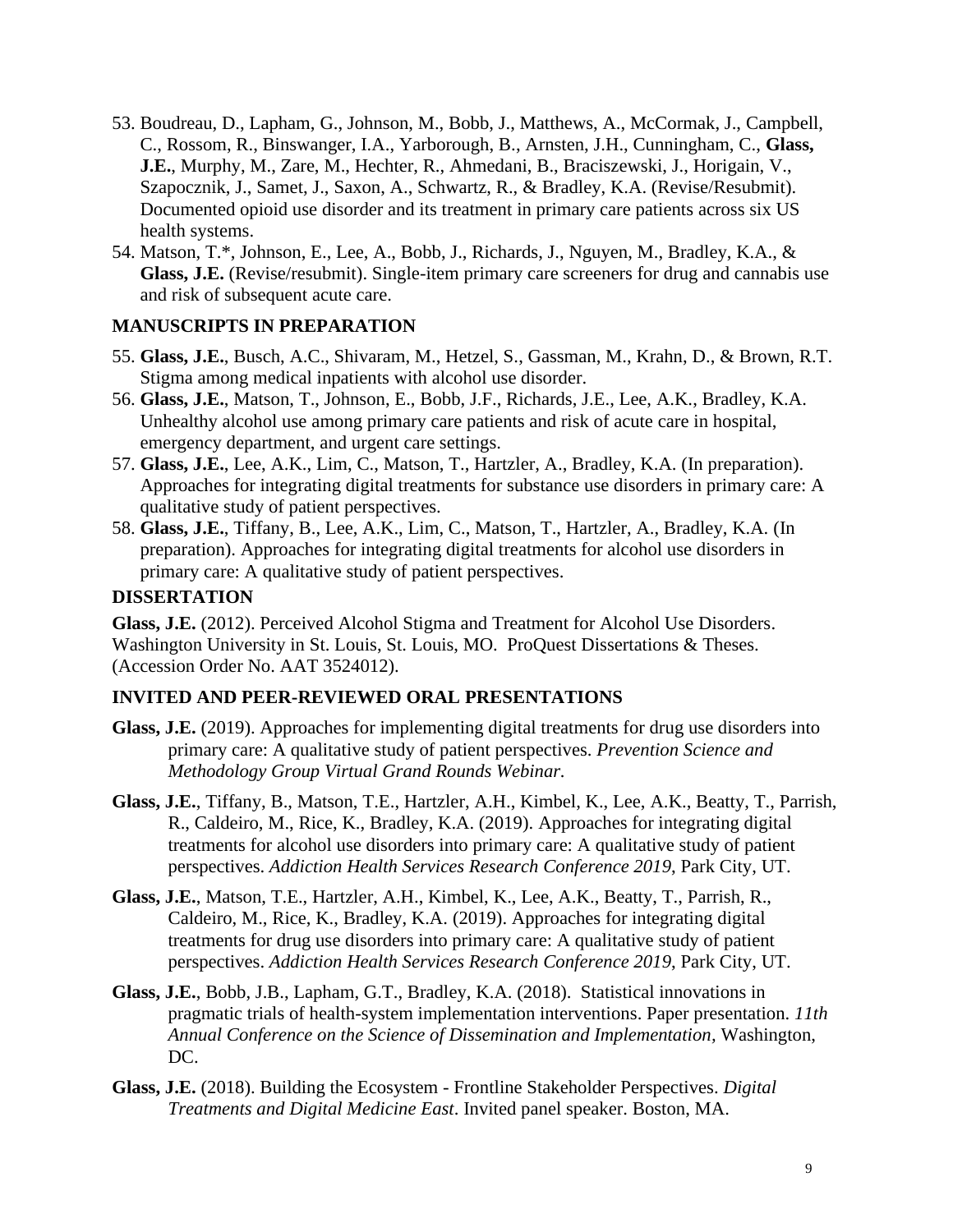- **Glass, J.E.** (2018). The Impact of Stigma on Healthcare for People with Substance Use Disorder. *Northwest Addiction Technology Transfer Center Network Webinar.*
- **Glass, J.E.**, Matson, T.M., Johnson, E., Lapham, G.T., Lee, A.K., Richards, J.E., Bobb, J.F., Bradley, K.A. (2018). Routine Primary Care Screening for Unhealthy Alcohol Use and Risk of Subsequent Acute Care Utilization in an Integrated Health System. Paper presentation. *Addiction Health Services Research Conference 2018*, Savannah, GA.
- Matson, T.E., Johnson, E., Lapham, G.T., Lee, A.K., Richards, J.E., Bobb, J.F., Bradley, K.A., & **Glass, J.E.** (2018). Routine Primary Care Screening for Cannabis and Other Drug Use and Risk of Subsequent Acute Care Utilization in an Integrated Health System. Paper presentation. *Addiction Health Services Research Conference 2018*, Savannah, GA.
- Kirchner, J.A., Mittman, B.S., & **Glass, J.E.** (2018). Dissemination and implementation research in systems of care: balancing system 'pull' with investigator driven research. *2018 Implementation Research Institute*, St. Louis, MO.
- **Glass, J.E.** (2017). Alcohol and suicide risk reduction in healthcare settings: Research opportunities. Invited presentation. *Exploring Research Needs in Addressing Alcohol-Related Suicide Workgroup Meeting*, National Institute on Alcohol Abuse and Alcoholism, Rockville, MD.
- Williams, E.C., & **Glass, J.E.** (2017). Racial/ethnic and gender differences in receipt of brief intervention among patients with unhealthy alcohol use in the U.S. Veterans Health Administration. 14th annual conference of International Network on Brief Interventions for Alcohol & Other Drugs (INEBRIA). New York, NY.
- Bradley, K.A., **Glass, J.E.**, Rubinsky, A.D., Lapham, G.T., Berger, D., Achtmeyer, C., Hawkins, E.J., Chavez, L.J., Williams, E.C., Kivlahan, D. Predictive Validity of the Audit-C Modified By Prior Documentation of Substance Use Disorders. Paper presentation (Glass was presenting author). *Research Society on Alcoholism 2017 Conference*, Denver, CO.
- **Glass, J.E**. (2017). Social Work Alcohol Misuse Grand Challenge: Adolescents and Emerging Adults. Invited panel presentation. *Society for Social Work and Research Conference 2017,* New Orleans, LA.
- **Glass, J.E.**, Hamilton, A.M., Powel, B.J., Perron, B.E., Brown, R.T., & Ilgen, M.A. (2017). Does screening and brief intervention for alcohol use in medical settings increase receipt of substance use disorder services? Paper presentation. *Society for Social Work and Research Conference 2017,* New Orleans, LA.
- **Glass, J.E.** (2016). Stigma and Beliefs About Addiction Treatment Among Hospitalized Veterans in Need of Alcohol Detoxification. Paper presentation. *Addiction Health Services Research Conference 2016*, Seattle, WA.
- Saitz, R., & **Glass, J.E.** (2016). Stigmatizing and Inaccurate Terms for Addiction in the Scientific Health Literature. Paper presentation. *Addiction Health Services Research Conference 2016*, Seattle, WA.
- **Glass, J.E.** (2016). Screening and Brief Intervention for Risky Substance Use. Invited presentation. *Trauma and Analgesia: Balancing Patient Comfort and Opioid-related Risks Summit*, Madison, WI.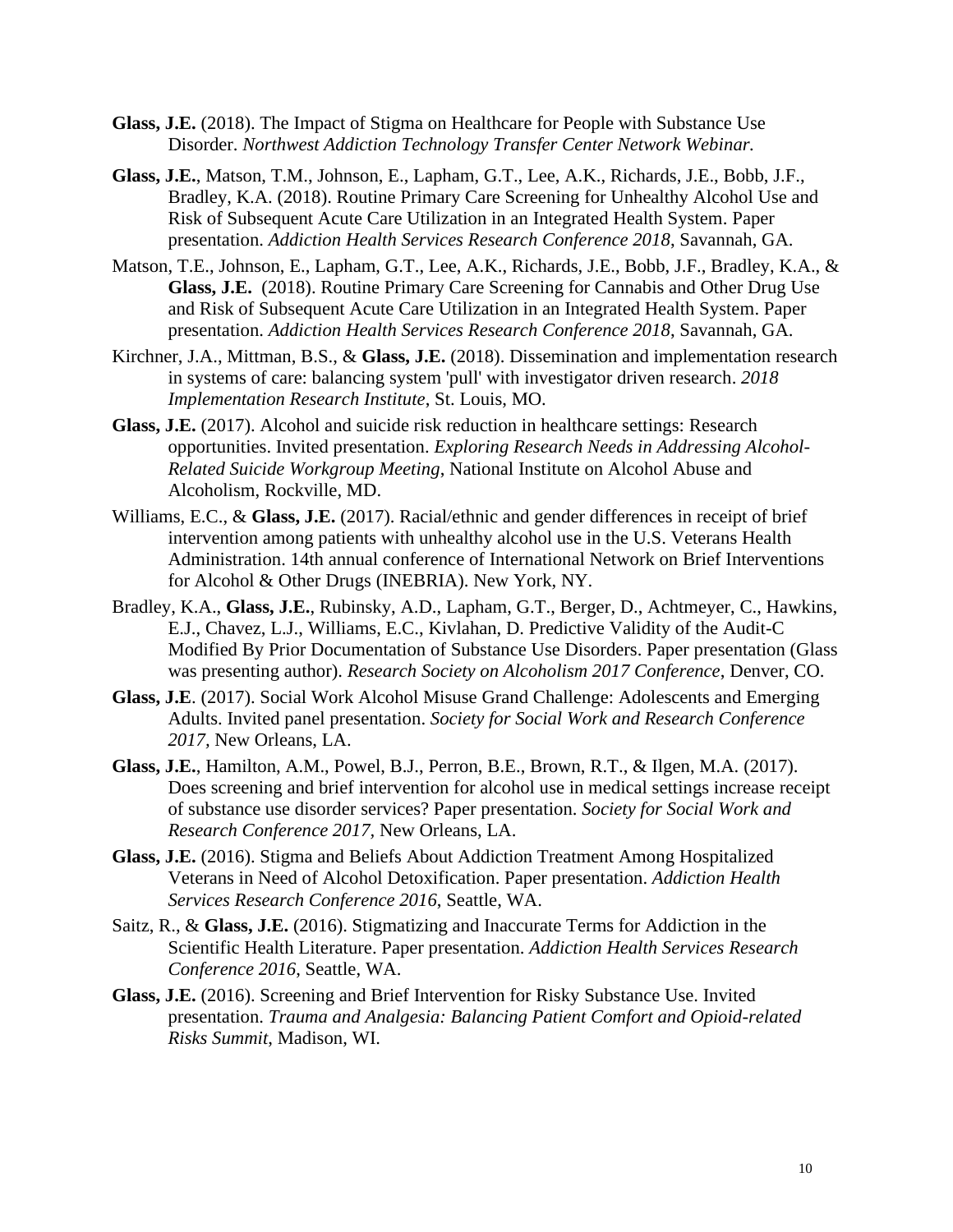- **Glass, J.E.** (2016). Specialty substance use disorder services following brief alcohol intervention: A meta-analysis of randomized controlled trials. Invited presentation. International Network on Brief Interventions for Alcohol & Other Drugs Thematic Meeting, *Rethinking Alcohol Interventions in Health Care,* Stockholm, Sweden.
- **Glass, J.E.** (2016). A meta-analysis of the "RT" in Screening, Brief, Intervention, and Referral to Treatment. Invited presentation. Center for Innovation to Implementation, VA Palo Alto Health Care System, Madison, WI.
- **Glass, J.E.** (2016). Health services that link people to alcohol treatment: A meta-analysis of the "RT" in Screening, Brief, Intervention, and Referral to Treatment. Invited presentation. Access, Quality, and Outcomes Research Network Seminar, Health Innovation Program, University of Wisconsin-Madison, Madison, WI.
- **Glass, J.E.** (2015). How can we get more people to initiate the process of recovery? Invited presentation. Recovery Implementation Task Force of Wisconsin, Madison, WI.
- **Glass, J.E.** (2015). Interventions in medical settings to facilitate access to addiction treatment. Presentation. *Addictions Grand Rounds.* University of Wisconsin-Madison Hospitals and Clinics, Madison, WI.
- **Glass, J.E.**, & Williams, E.C. (2015). Racial and ethnic differences in the receipt of screening and brief intervention in United States general medical settings. Paper presentation. *Addiction Health Services Research Conference 2015*, Marina Del Rey, CA.
- **Glass, J.E.**, Hamilton, A.M., Powel, B.J., Perron, B.E., Brown, R.T., & Ilgen, M.A. (2015). Does screening and brief intervention for alcohol use in medical settings increase receipt of substance use disorder services? Paper presentation. *Addiction Health Services Research Conference 2015*, Marina Del Rey, CA.
- Bohnert, K. Brown, R., & **Glass, J.E.** (2015). Referrals to treatment during healthcare visits among United States adults with unhealthy alcohol use. Paper presentation. *Addiction Health Services Research Conference 2015*, Marina Del Rey, CA.
- Busch, A.C., **Glass, J.E.**, Gassman, M., & Brown, R.T. (2015). Pharmacotherapeutic intervention to improve treatment engagement among alcohol dependent veterans after hospital discharge. Paper presentation. *Addiction Health Services Research Conference 2015*, Marina Del Rey, CA.
- Williams, E.C., Gupta, S., Rubinsky, A.D., Jones-Webb, R., Young, J., Bensley, K., **Glass, J.E.**, Gifford, E., & Hagedorn, H. (2015). Variation in receipt of pharmacotherapy for alcohol use disorders across racial/ethnic groups in the U.S. Veterans Health Administration. Paper presentation. *Addiction Health Services Research Conference 2015*, Marina Del Rey, CA.
- Bensley, K., Harris, A.H.S., Gupta, S., Jones-Webb, R., Rubinsky, A.D., Gifford, E., Hagedorn, H., **Glass, J.E.**, & Williams, E.C. (2015). Variation in receipt of pharmacotherapy for alcohol use disorders across racial/ethnic groups in the U.S. Veterans Health Administration. Paper presentation. *Addiction Health Services Research Conference 2015*, Marina Del Rey, CA.
- **Glass, J.E.**, Joo, Y.S., Williams, E.C., Gattis, M.N. (2015). Racial and Ethnic Disparities in the Outcomes of Alcohol Consumption: The Roles of Poverty and Discrimination. Paper presentation. *Society for Social Work and Research Conference 2015,* New Orleans, LA.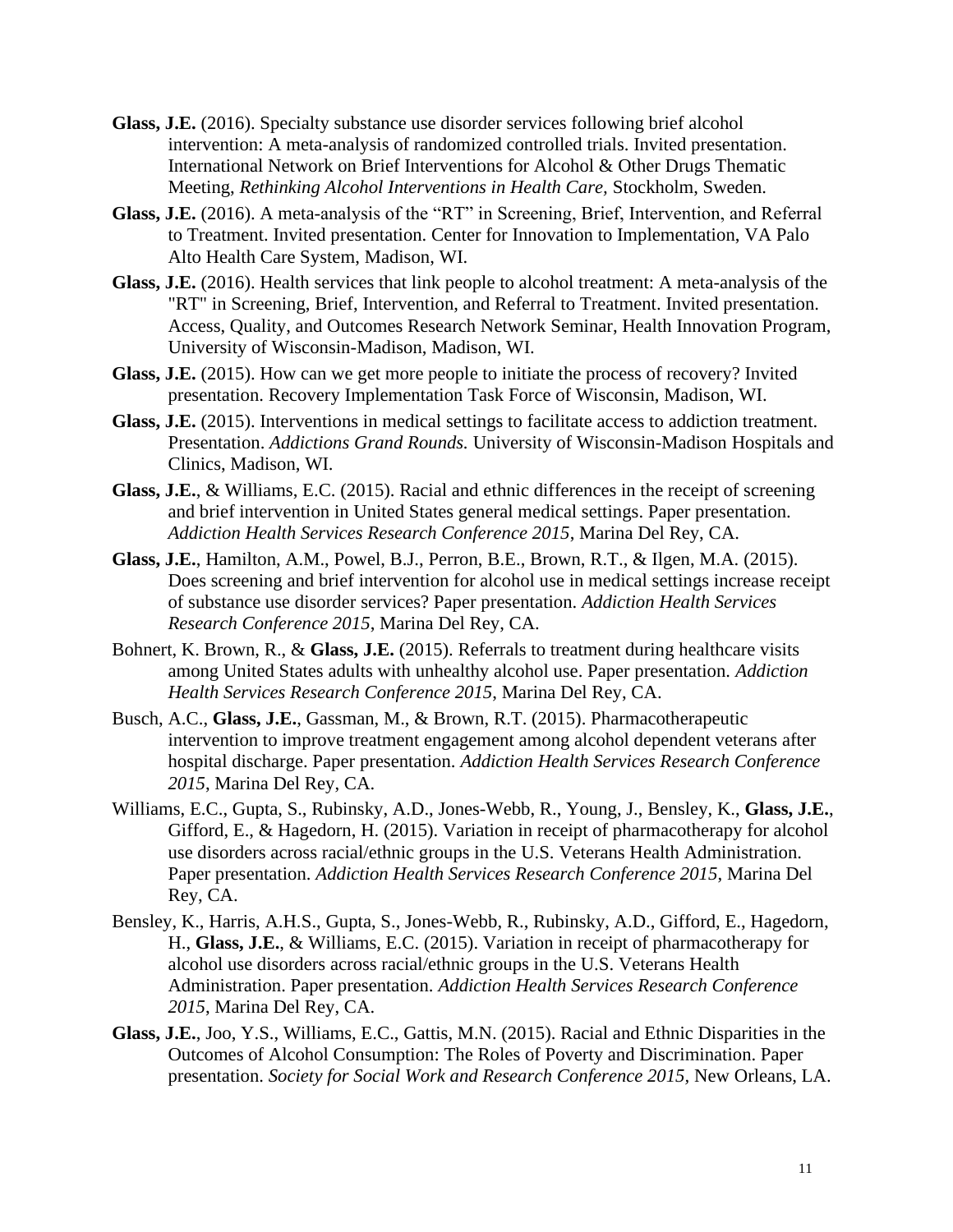- **Glass, J.E.** (2014). Stigma and the treatment of addictions. Invited presentation. *William S. Middleton Memorial Veterans Hospital Mental Health Service Line Journal Club*, Madison, WI.
- **Glass, J.E.** (2014). Racial and ethnic disparities in the outcomes of alcohol consumption: The roles of poverty and psychosocial stress. Invited presentation. *University of Wisconsin-Madison Institute for Research on Poverty,* Madison, WI.
- **Glass, J.E.** (2013). Why do so few people seek help for alcohol use disorders and how can we change this? Invited presentation. *University of Wisconsin-Madison Population Health Sciences,* Madison, WI.
- **Glass, J.E.** (2013). Treatment for alcohol use disorders: if we build it, why don't they come? Keynote presentation. *University of Wisconsin-Madison School of Social Work Field Program,* Madison, WI.
- **Glass, J.E.**, Kristjansson, S.D., Mowbray, O.P., Link, B.G., Bucholz, K.K. (2013). A mediation analysis of modified labeling theory to examine potential mechanisms of alcohol stigma in the United States general population. Paper presentation. *Society for Social Work and Research Conference 2013*, San Diego, CA.
- Mahoney, C. & **Glass, J.E.** (2012). Family connection & problematic substance use: information and screening. Presentation. School of Social Work, University of Wisconsin-Madison, Madison, WI.
- Lanier, P., & **Glass, J.E.** (2012). Strategies for dealing with missing data in social work research. Workshop. *PhD Proseminar*, George Warren Brown School of Social Work, Washington University, St. Louis, MO
- **Glass, J.E.,** Kristjansson, S.D. & Bucholz, K.K. (2012). The potential influence of alcohol stigma on perceptions of treatment need and help-seeking: Results from a nationally representative sample. Paper presentation. *Society for Social Work and Research Conference 2012*, Washington, DC.
- **Glass, J.E.,** Powell, B.J., Bunger, A.C., Santens, R., Hamilton, A.M., Baumann, A.A. & Proctor, E.K. (2011). Employing conceptual models and implementation strategies to enhance implementation research and real-world care: Findings from the substance use disorder treatment literature. Paper presentation. *Seattle Implementation Research Conference 2012*, Seattle, WA.
- **Glass J.E.**, Powell, B.J., Bunger, A.C., Santens, R., & Proctor, E.K. (2010). Implementation outcomes in specialty substance use disorder treatment research. Invited presentation. *Multi-Center Advancing Dissemination and Implementation Research Group Meeting*, Washington University, St. Louis, MO.
- Winters, J.J., Glass, J.E., & Carey, T.L. (2008). Transitioning to evidence-based practice: sharing our knowledge and experience. Workshop presentation. *Michigan Substance Abuse Conference*, Lansing, MI.
- **Glass, J. E.**, Chermack, S.T., Ilgen, M.A., Winters, J.J., & Murray, R.L. (2008). Suicide attempt history: its influence on the association between substance use disorder treatment performance measures and inpatient hospitalization. Paper presentation and published abstract, *VA National Mental Health Conference*, Washington, D.C.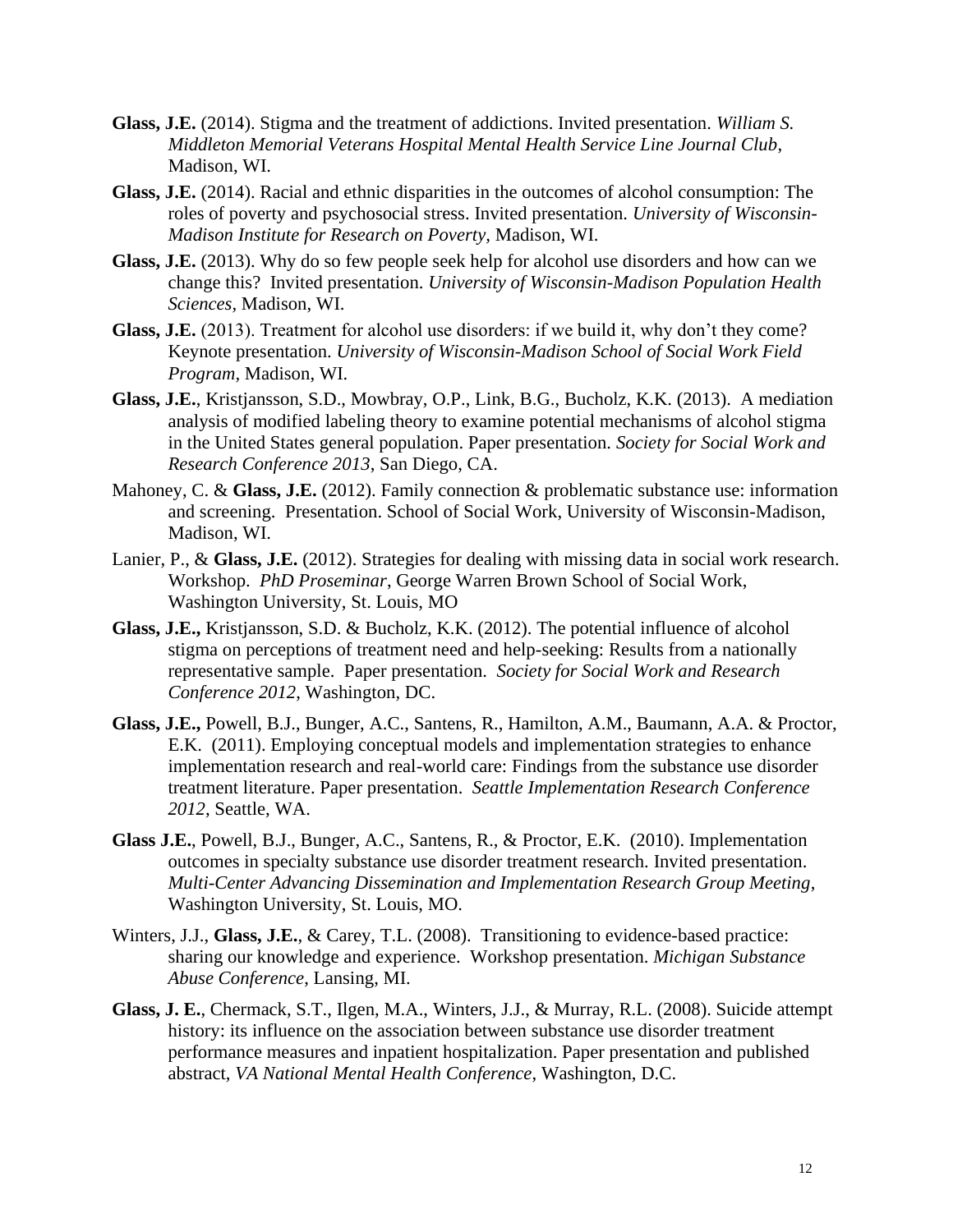- **Glass, J. E.** (2007). Using Veterans Health Information Systems and Technology Architecture (VistA) for research. Paper presentation. *WorldVista Conference*, Seattle, WA.
- **Glass, J. E.**, Judd, M & Hyduke, R. (2008). Social work case management in psychiatric settings. Invited presentation. VAAAHS Psychiatry Grand Rounds, Ann Arbor, MI.
- **Glass, J. E.**, & Handy, T. D. (2007). Engaging veterans in treatment: the use of motivational interviewing. Paper presentation. *National Association of Social Workers Michigan Conference*, East Lansing, MI.
- **Glass, J. E.**, & Winters, J. J**.** (2007). Cognitive behavioral therapy case formulation. Invited presentation. VAAAHS Psychiatry Grand Rounds, Ann Arbor, MI.
- **Glass, J.E.** (2007). Cognitive behavioral therapy: Information for social workers*.* Lecture. VAAAHS Mental Health Service- Social Work Supervision Group, Ann Arbor, MI.

#### **POSTER PRESENTATIONS AND PUBLISHED ABSTRACTS**

- **Glass, J.E.**, Tiffany, B., Lim, C., Hartzler, A.L., Kimbel, K., Lee, A.K., Beatty, T., Parrish, R., Caldeiro, R.M., Garza McWethy, A., & Bradley, K.A. (2019). Patient perspectives on implementing digital interventions for alcohol use disorders in primary care. *12th Annual Conference on the Science of Dissemination and Implementation,* Washington, DC.
- **Matson, T.E.**, Lim, C., Hartzler, A.L., Kimbel, K., Lee, A.K., Beatty, T., Parrish, R., Caldeiro, R.M., Garza McWethy, A., Bradley, K.A., & Glass, J.E. (2019). Approaches for implementing digital treatments for drug use disorders into primary care: A qualitative study of patient perspectives. *12th Annual Conference on the Science of Dissemination and Implementation,* Washington, DC.
- **Glass, J.E.**, Edge, J.E., Brown, R.T. (2016). Stigma and perceptions of treatment need among hospitalized veterans with alcohol use disorders. *Research Society on Alcoholism 2016 Conference*, New Orleans, LA
- Edge, J.E., **Glass, J.E.**, Brown, R.T. (2016). Perceived alcohol stigma and alcohol use secrecy in a small veteran population with alcohol use disorders. *Research Society on Alcoholism 2016 Conference*, New Orleans, LA
- **Glass, J.E.**, Grant, J.D., Yoon, H.Y., Bucholz, K.K. (2015). Incidence of Alcohol Problem Recognition and Treatment Utilization in a High-Risk Offspring of Twins Sample. *Society for Social Work and Research Conference 2015,* New Orleans, LA.
- Joo, Y.S., **Glass, J.E.** Poverty and Access to Treatment for Alcohol Use Disorder: The Potential Impact of Health Insurance. *Society for Social Work and Research Conference 2015,*  New Orleans, LA.
- Bensley, K.M., Sox-Harris, A., Gupta, S., Jones-Webb, R., Rubinsky, A.D., **Glass, J.E.**, & Williams, E.C. (2015). Racial/ethnic differences in Access to and Engagement with Specialty Addictions Treatment among patients with Alcohol Use Disorder in the Veterans Health Administration. *Academy Health 2015 Annual Research Meeting*, Minneapolis, MN.
- Williams, E.C., **Glass, J.E.**, Joo, Y.S. (2014). Alcohol use, severity, and social stressors across HIV status in a nationally representative sample. *Research Society on Alcoholism 2014 Conference.*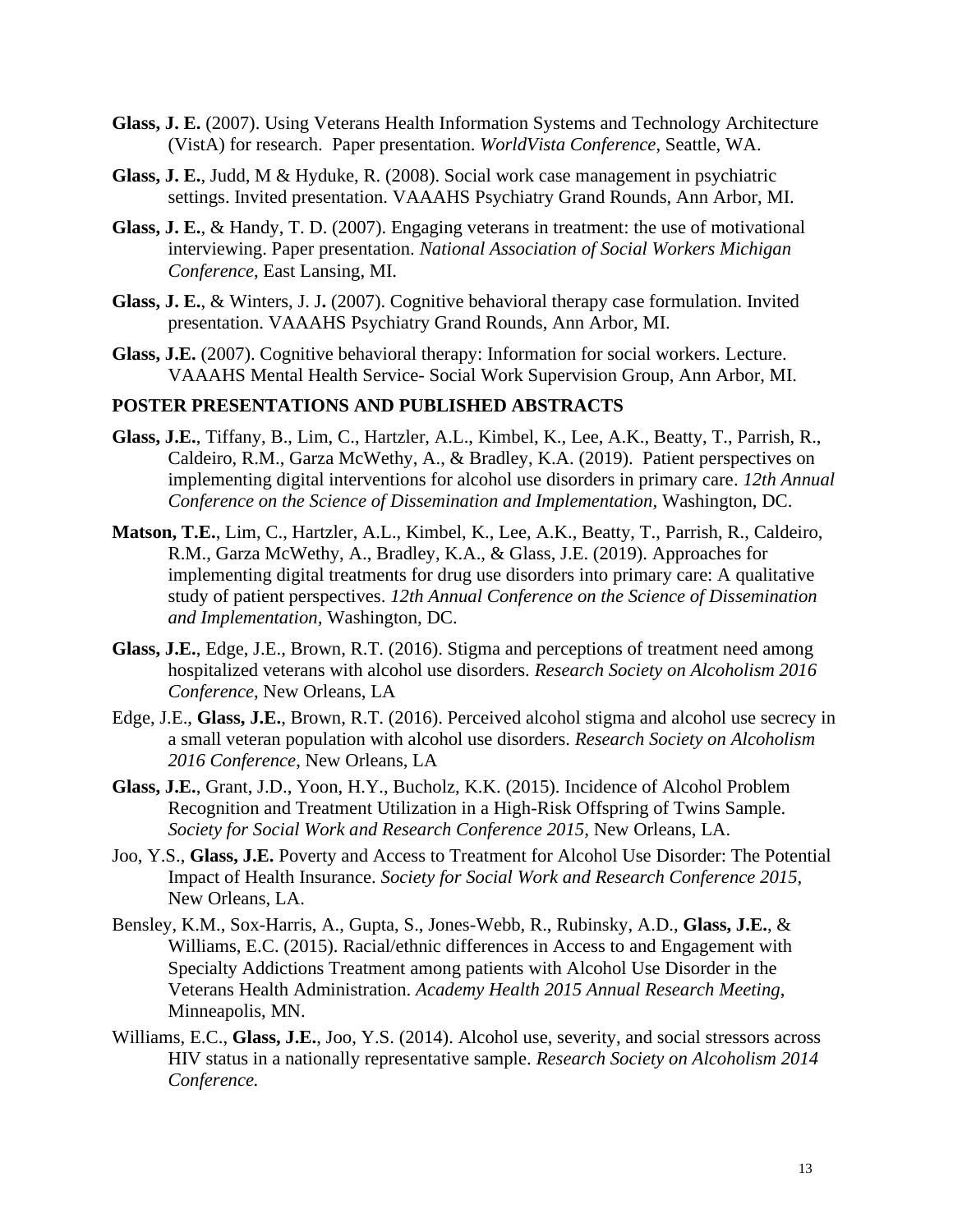- **Glass, J.E.**, Yoon, H.Y., Grant, J.D., Bucholz, K.K. (2014). Incident alcohol problem recognition and treatment utilization in a high-risk offspring of twins sample. *Research Society on Alcoholism 2014 Conference*, Bellevue, WA.
- Mowbray, O.P., **Glass, J.E.,** & Grinnel-Davis, C. (2014). Subtypes of Treatment Use for Alcohol Use Disorders in the NESARC: A Latent Class Analysis. *Society for Social Work and Research Conference 2014,* San Antonio, TX.
- **Glass, J.E.**, Mowbray, O.P., Kristjansson, S.D., Link, B.G., Bucholz, K.K. (2013). Alcohol stigma and persistence of alcohol and other psychiatric disorders: a modified labeling theory approach. *Research Society on Alcoholism 2013 Conference,* Orlando, FL.
- **Glass, J.E.**, Grant, J.D., Duncan, A.E., Scherrer, J.F., Xian, H., Bucholz, K.K. (2013). A longitudinal investigation of alcohol problem recognition and the discussion of alcohol problems with health professionals from a high-risk offspring of twins sample. *Society for Social Work and Research Conference 2013*, San Diego, CA.
- **Glass, J.E.,** Kristjansson, S.D. & Bucholz, K.K. (2012). Psychiatric correlates of perceived alcohol stigma in a nationally representative sample. *Research Society on Alcoholism 2012 Conference,* San Francisco, CA.
- **Glass, J.E.**, Kristjansson, S.D. & Bucholz, K.K. (2012). Psychiatric comorbidity and perceived alcohol stigma in a nationally representative sample: a latent class analysis. *12th Annual Samual B. Guze Symposium on Alcoholism, Washington University School of Medicine*, St. Louis, MO.
- **Glass, J.E.,** Hamilton, A.M. Perron, B.E. & Ilgen, M.A. (2012). A systematic review of motivational enhancement and referral-only interventions to increase alcohol treatment initiation. *Society for Social Work and Research Conference 2012*, Washington, DC.
- **Glass, J.E.**, Kristjansson, S.D. & Bucholz, K.K. (2011). The influence of perceived alcoholism stigma on pathways into treatment for alcohol problems. *Research Society on Alcoholism 2011 Conference*, Atlanta, GA.
- **Glass, J.E.**, Powell, B.J., Bunger, A.C., Santens, R. & Proctor, E.K. (2011). Implementation strategies and outcomes in substance use disorder treatment research. *4 th Annual National Institutes of Health Conference on the Science of Dissemination and Implementation: Policy and Practice,* Bethesda, MD.
- **Glass, J.E.**, & Bucholz, K.K. (2011). Co-occurring alcohol dependence and depression versus depression on its own: a comparison of service use among depressed individuals with and without a history of alcohol dependence in a heterogeneous community sample. Poster presentation. *Society for Social Work and Research Conference 2011*, Tampa, FL.
- **Glass, J.E.**, Powell, B.J., & Proctor, E.K. (2010). Implementation outcomes in specialty substance use disorder treatment research. *Addictions 2010,* Arlington, VA.
- **Glass, J.E.**, Perron, B.E., Ilgen, M.A., Chermack, S.T., Zivin, K., & Mowbray, O.P. (2010). Binge drinking among veterans receiving VA healthcare: Who initiates specialty substance use disorder treatment? Poster presentation. *Society for Social Work and Research Conference 2010,* San Francisco, CA.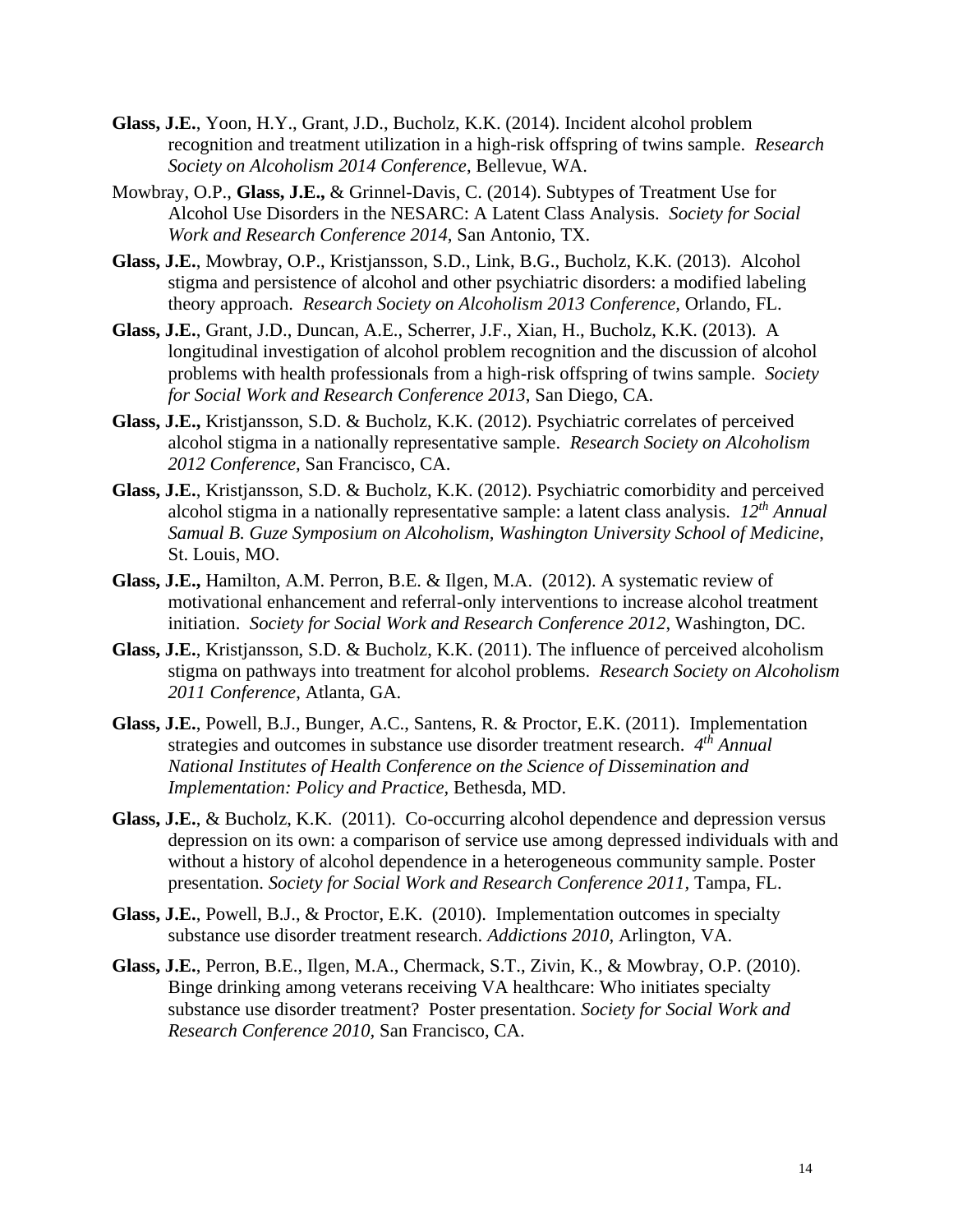- **Glass, J.E.**, Perron, B.E., Ilgen, M.A., Chermack, S.T., Mowbray, O.P., & Zivin, K. (2010). Heavy drinking in a national sample of Veterans: Racial and ethnic differences in alcohol consumption. Poster presentation, *Society for Social Work and Research Conference 2010,* San Francisco, CA.
- **Glass, J.E.**, Chermack, S.T., Austin, K.L., Flynn, H.A., Valenstein, M., & Zivin, K. (2010). Findings regarding the provision of psychotherapy in a national sample of depressed Veterans: Implications for policy and practice. Poster presentation, *Society for Social Work and Research Conference 2010,* San Francisco, CA.
- Mowbray, O.P., Elmore, K., Smith, G., & **Glass, J.E.** (2010). Discriminatory attitudes and service utilization among African Americans with depressive symptoms. Poster presentation, *Society for Social Work and Research Conference 2010,* San Francisco, CA.
- **Glass, J.E.**, Kulkarni, M.L., & Chermack, S.T. (2009). Recent drug and alcohol use patterns in treatment-entering veterans with a history of abuse: Do family factors play a role? Poster presentation, *Academy of Cognitive and Behavioral Therapists 2009 Annual Convention,* NY, NY.
- Kulkarni, M.L., **Glass, J.E.**, & Chermack, S.T. (2009). Family factors as moderators for the impact of lifetime abuse exposure on current psychiatric distress among veterans entering substance use disorder treatment. Poster presentation, *Academy of Cognitive and Behavioral Therapists 2009 Annual Convention,* NY, NY.
- Kulkarni, M.L., **Glass, J.E.**, & Chermack, S.T. (2009). The role of family in moderating the impact of lifetime abuse on psychiatric distress among veterans entering treatment for alcohol and drug use. Poster presentation and published abstract, *Research Society on Alcoholism 2009 Conference*, San Diego, CA.
- Winters, J.J., **Glass, J.E.**, Carey, T.L, & Chermack, S.T. (2008). Transitioning to evidencebased practice: sharing our knowledge and experience*.* Poster presentation, *Association for Behavioral and Cognitive Therapists Annual Convention*, Orlando, FL.
- Carey, T.L., Chermack, S.T., Winters, J.J., & **Glass, J.E.** (2008). Race and treatment utilization in a VA substance use disorder treatment clinic. Poster presentation and published abstract, *Research Society on Alcoholism 2008 Conference*, Washington, D.C.
- Murray, R.L., Chermack, S.T., Winters, J.J., & **Glass, J.E.** (2008). Potential treatment needs of veterans in substance use disorder treatment reporting a history of violence.Poster presentation and published abstract, *Research Society on Alcoholism 2008 Conference*, Washington, D.C.
- **Glass, J. E.**, Chermack, S.T., Ilgen, M.A., Winters, J.J., & Murray, R.L. (2008). History of suicide attempt moderates the relationship between continuity of care and hospitalization for veterans in treatment for alcohol and drug use. Poster presentation and published abstract, *Research Society on Alcoholism 2008 Conference*, Washington, D.C.
- **Glass, J. E.**, Handy, T. D., & Chermack, S. T. (2007). Factors associated with substance use disorder treatment retention. Poster presentation, *Albert J. Silverman Research 2007 Conference*, University of Michigan, Ann Arbor, MI.

#### **OTHER RESEARCH POSITIONS**

2010 to 2012 Washington University, Department of Psychiatry, St. Louis, MO Graduate Research Assistant to Kathleen K. Bucholz, PhD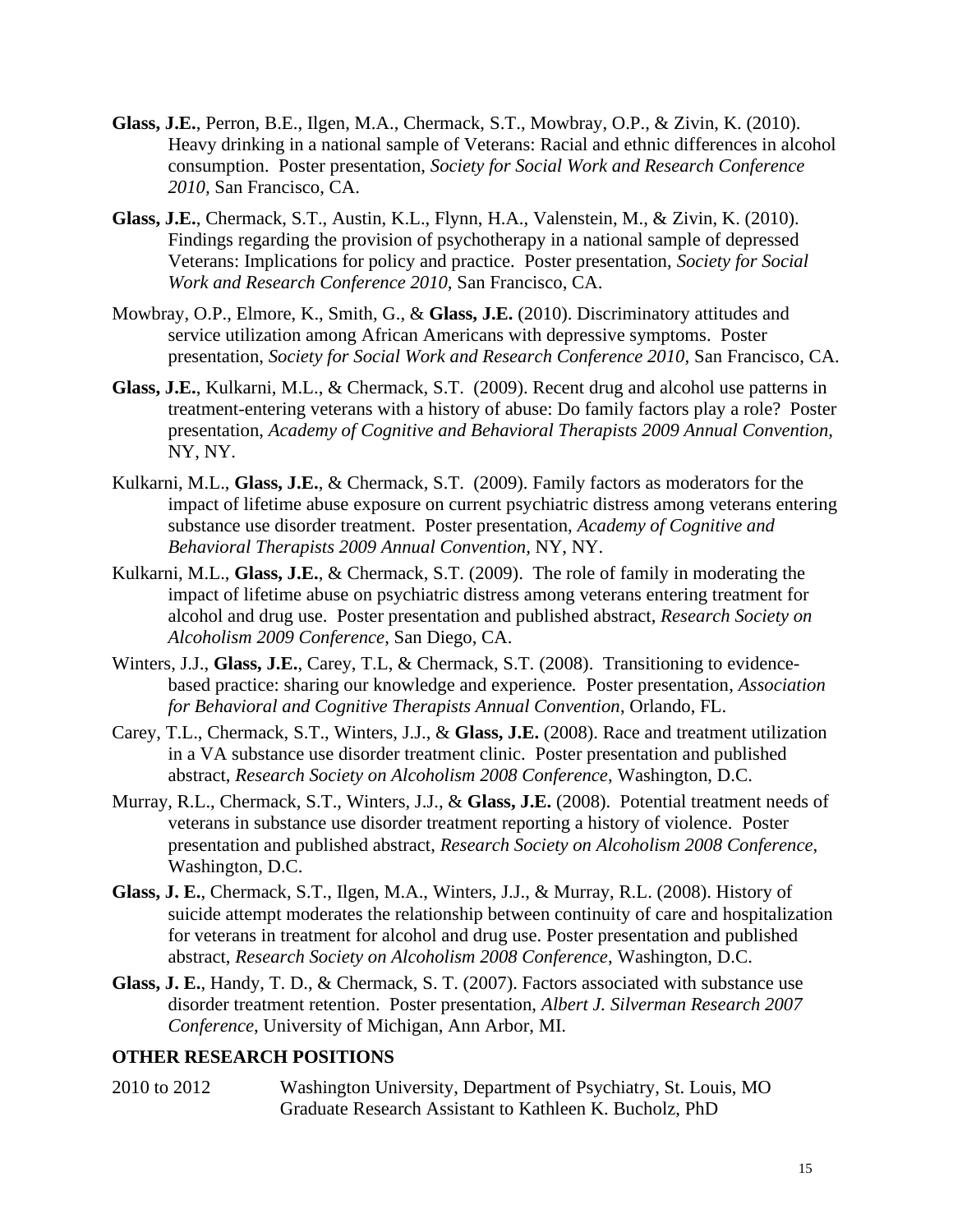| 2010 to 2012 | Washington University, Brown School, St. Louis, MO<br>Graduate Research Assistant to Enola K. Proctor, PhD                                                                                                                 |
|--------------|----------------------------------------------------------------------------------------------------------------------------------------------------------------------------------------------------------------------------|
| 2008 to 2009 | VA Serious Mental Illness Treatment Research and Evaluation Center,<br>Ann Arbor, MI<br>Intermittent Consultant/Health Services Research Specialist (2009)<br>Psychosocial Research and Evaluation Coordinator (2008-2009) |
| 2008 to 2009 | Department of Psychiatry, University of Michigan Medical School, Ann<br>Arbor, MI<br>Research Intern                                                                                                                       |
| 2007 to 2009 | VA Ann Arbor Healthcare System, Ann<br>Arbor, MI<br>Research Assistant to Stephen T. Chermack, PhD                                                                                                                         |

### **COURSES TAUGHT**

| 2014 to 2015 | Instructor, Advanced social work practice in mental health, a masters-           |
|--------------|----------------------------------------------------------------------------------|
|              | level advanced practice course in mental health treatment. School of             |
|              | Social Work, University of Wisconsin-Madison, Madison, WI.                       |
| 2014 to 2015 | Instructor, Social work and substance abuse, a masters-level advanced            |
|              | practice course in addiction treatment. School of Social Work, University        |
|              | of Wisconsin-Madison, Madison, WI.                                               |
| 2012 to 2016 | Instructor, <i>Alcohol and other drug abuse</i> , a large undergraduate overview |
|              | course in alcohol and drugs in society. School of Social Work, University        |
|              | of Wisconsin-Madison, Madison, WI.                                               |

#### **OTHER TEACHING EXPERIENCE**

- 2016 Panel speaker, *How we applied backward design in our courses*. Teaching Academy Summer Institute: Promoting Excellence in Teaching & Learning, University of Wisconsin-Madison, Madison, WI.
- 2016 Guest Lecturer, *The social work role in addiction treatment*. Social Welfare Undergraduate Program (SW 205), School of Social Work, University of Wisconsin-Madison, Madison, WI
- 2016 Guest Lecturer, *Conducting systematic reviews and meta-analyses*. Ph.D. Program (SW 946), School of Social Work, University of Wisconsin-Madison, Madison, WI
- 2015 Presentation, *Technology in the classroom*. November 2015 Faculty meeting, University of Wisconsin School of Social Work, Madison, WI.
- 2015 Guest Lecturer, *Psychopathology in social work*. MSW Program (SW 712), School of Social Work, University of Wisconsin-Madison, Madison, WI
- 2015 Guest Lecturer, *Faculty research agenda*. Ph.D. Program (SW 946), School of Social Work, University of Wisconsin-Madison, Madison, WI
- 2015 Course collaborator, *Motivational Interviewing for Health Professionals*, a masters-level interprofessional course on motivational interviewing (Pharmacy 728-490)*.* School of Pharmacy, University of Wisconsin-Madison, Madison, WI.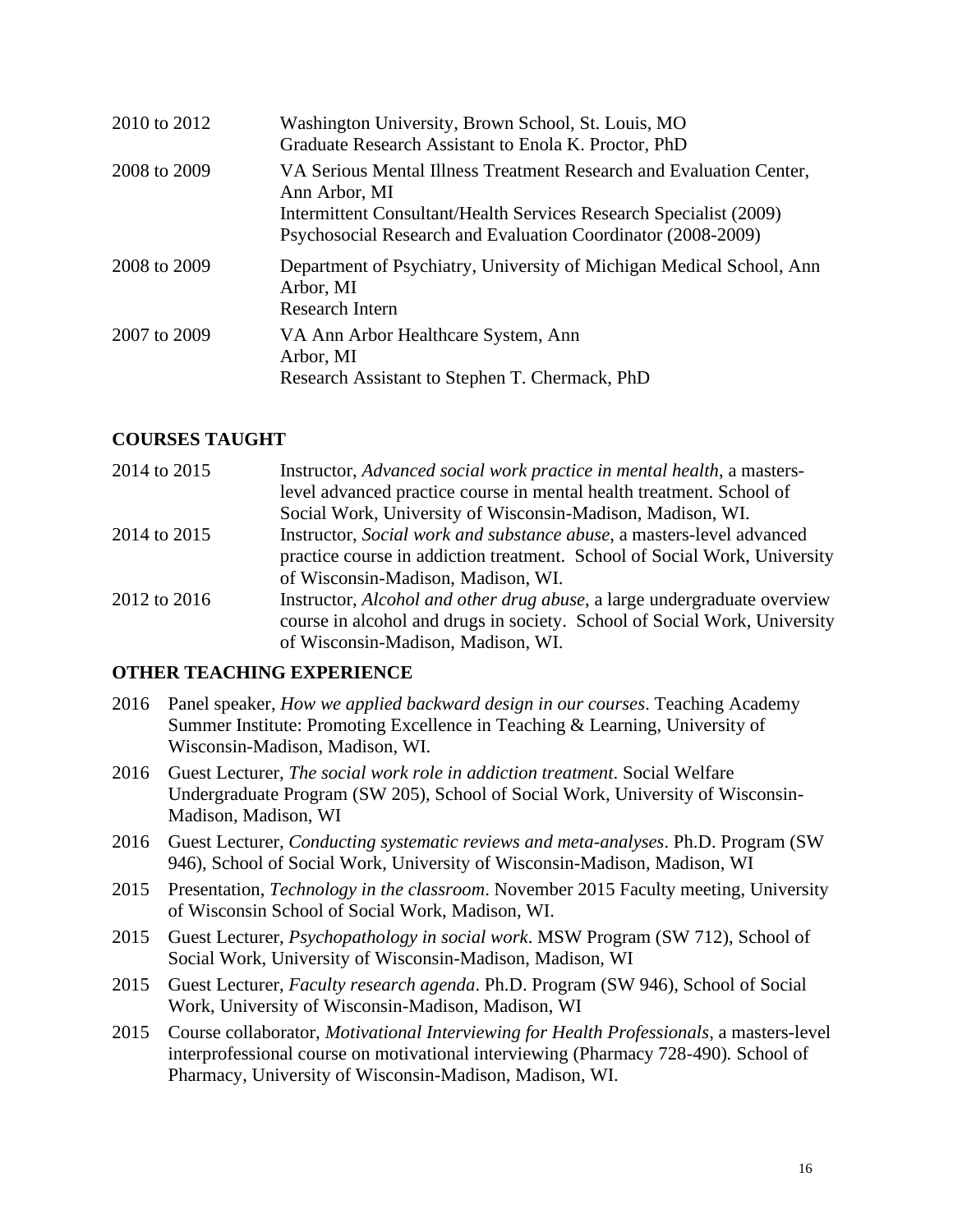- 2015 Guest Lecturer, *Structural equation modeling*. Ph.D. Program (SW 952), School of Social Work, University of Wisconsin-Madison, Madison, WI
- 2015 Guest Lecturer, *The social work role in addiction treatment*. Social Welfare Undergraduate Program (SW 205), School of Social Work, University of Wisconsin-Madison, Madison, WI
- 2014 Guest Lecturer, *Faculty research agenda*. Ph.D. Program (SW 946), School of Social Work, University of Wisconsin-Madison, Madison, WI
- 2013 Guest Lecturer, *Faculty research agenda*. Ph.D. Program (SW 946), School of Social Work, University of Wisconsin-Madison, Madison, WI
- 2012 Lecture, *Multilevel linear models: The basics*. Midwest Alcoholism Research Center, School of Medicine, Washington University, St. Louis, MO.
- 2011 Lab instructor, *Advanced multivariate statistics/Structural Equation Modeling.* Ph.D. Program, George Warren Brown School of Social Work, Washington University, St. Louis, MO.
- 2011 Teaching Assistant, *Advanced multivariate statistics/Structural Equation Modeling*. Ph.D. Program, George Warren Brown School of Social Work, Washington University, St. Louis, MO.
- 2011 Guest lecturer, *Crash Course in Statistics*. Ph.D. Program, George Warren Brown School of Social Work, Washington University, St. Louis, MO.
- 2011 Facilitator, *Self-awareness for cultural competent practice*. Brown School, Washington University, St. Louis, MO.
- 2010 Guest lecturer, *Social Welfare Policies and Services.* Instructor: Jin Huang, PhD. Brown School, Washington University, St. Louis, MO.
- 2010 Teaching assistant, *Foundations of Biostatistics.* Instructor: Leslie Hinyard, PhD. Brown School, Washington University, St. Louis, MO.
- 2010 Teaching assistant, *Substance and Alcohol Abuse*. Instructor: Juan Pena, PhD. Brown School, Washington University, St. Louis, MO.
- 2009 Private tutor for graduate students enrolled in introductory statistics courses in MSW and MPH programs. Brown School, Washington University, St. Louis, MO.
- 2008 Invited lecturer, *Social Work Practice in Mental Health*. Instructor: Brian Perron, PhD. University of Michigan School of Social Work, Ann Arbor, MI.
- 2007 Invited lecturer, *Social Work Practice in Mental Health.* Instructor: Brian Perron, PhD. University of Michigan School of Social Work, Ann Arbor, MI.
- 2007 Cognitive behavioral therapy mentor. VAAAHS Mental Health Service, Ann Arbor, MI.

### **NATIONAL AND LOCAL SERVICE**

| 2020         | Associate Editor, Journal of Substance Abuse Treatment                                               |
|--------------|------------------------------------------------------------------------------------------------------|
| 2020         | Member, Addiction Health Services Research Conference Planning<br>Committee                          |
| 2019 to 2020 | Member, Kaiser Permanente Washington Opioid Use Disorder Treatment<br>Guideline Committee.           |
| 2019 to 2023 | Member, VA Health Services Research and Development (HSR&D)<br>Service Scientific Merit Review Board |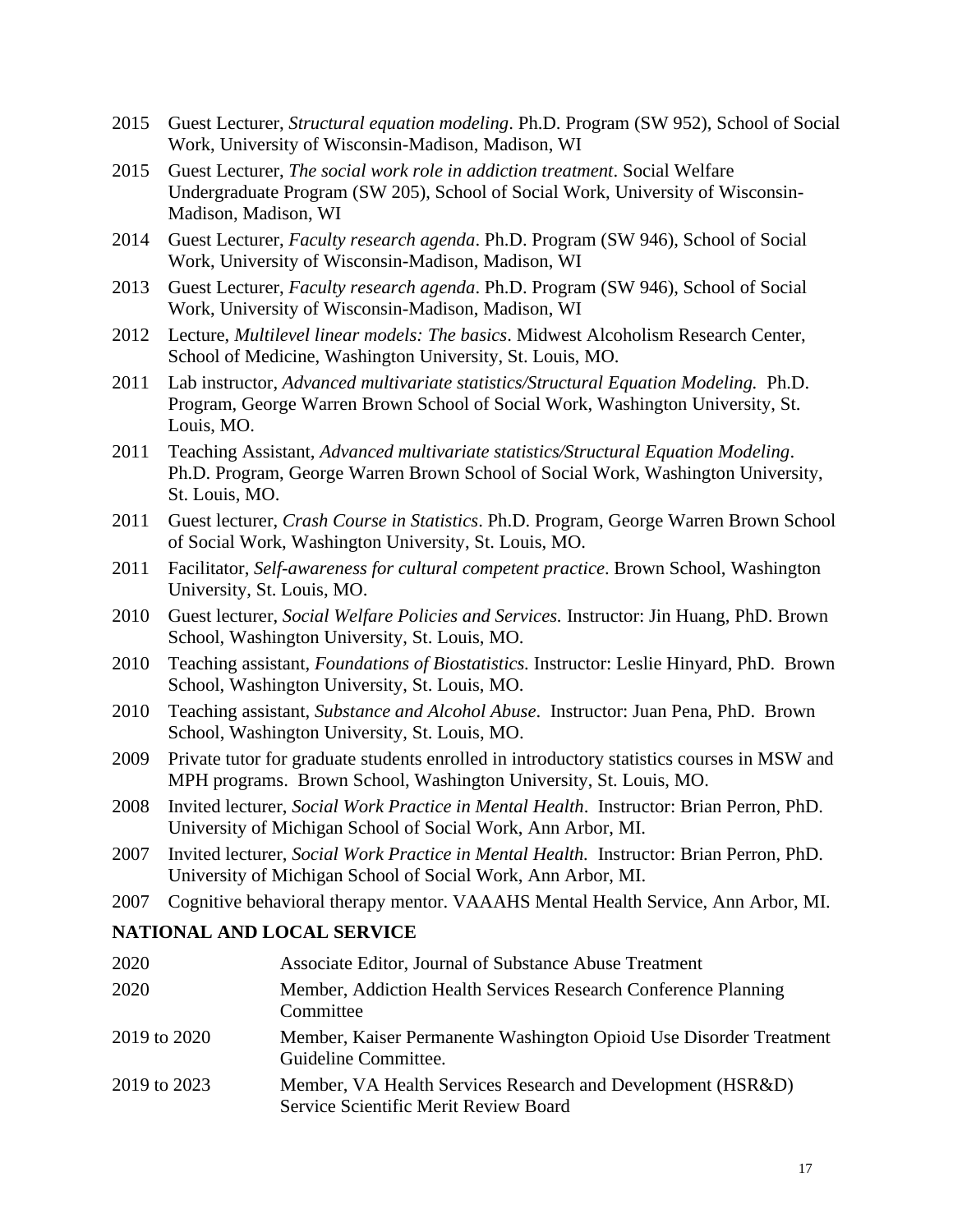| 2019         | Awards Committee, Society for Implementation Research Collaboration                                                                                                                                                                                                                              |
|--------------|--------------------------------------------------------------------------------------------------------------------------------------------------------------------------------------------------------------------------------------------------------------------------------------------------|
| 2018         | Study Section Reviewer (ad hoc), Health Services Research and<br>Development (HSR&D) Service Scientific Merit Review Board                                                                                                                                                                       |
| 2018         | <b>Investigator Evaluation Committee, Kaiser Permanente Washington</b><br>Health Research Institute, Seattle, WA.                                                                                                                                                                                |
| 2018         | Discussant, Measuring the implementation of behavioral intervention<br>technology: Recharacterizing established implementation outcomes for a<br>novel treatment platform, 11th Annual Conference on the Science of<br>Dissemination and Implementation, Washington, D.C.                        |
| 2018 to 2019 | Coordinator, Junior Investigator Support Team, Kaiser Permanente<br>Washington Health Research Institute, Seattle, WA.                                                                                                                                                                           |
| 2018         | Scientific Reviewer, University of Texas at San Antonio San Antonio Life<br><b>Sciences Institute Innovation Challenge</b>                                                                                                                                                                       |
| 2017 to 2018 | Investigator Search Committee, Kaiser Permanente Washington Health<br>Research Institute, Seattle, WA.                                                                                                                                                                                           |
| 2017         | Mentoring Awards Selection Committee, Kaiser Permanente Washington<br>Health Research Institute, Seattle, WA.                                                                                                                                                                                    |
| 2017 to 2018 | Joint Culture of Openness/Equity Team Training Recommendations<br>Workgroup, Kaiser Permanente Washington Health Research Institute,<br>Seattle, WA.                                                                                                                                             |
| 2017         | Symposium organizer and discussant, "Differences in alcohol screening<br>and brief intervention across health disparity populations in large U.S.<br>samples", 14 <sup>th</sup> Conference of International Network on Brief Interventions<br>for Alcohol & Other Drugs (INEBRIA), New York, NY. |
| 2017         | Abstract reviewer, 4 <sup>th</sup> Biennial Society for Implementation Research<br>Collaboration Conference, 2017.                                                                                                                                                                               |
| 2017         | Symposium organizer, "Increasing the Reach of Addiction Treatment<br>Beyond Traditional Treatment Settings." Society for Social Work and<br>Research Conference 2017, New Orleans, LA.                                                                                                           |
| 2017         | Scientific Reviewer, US Army Medical Research Materiel Command's<br>Office of Congressionally Directed Medical Research Programs                                                                                                                                                                 |
| 2017         | Scientific Reviewer, Pennsylvania Department of Health Formula Grants                                                                                                                                                                                                                            |
| 2016         | Symposium organizer, "Stigma and Addiction Health Services Research."<br>Addiction Health Services Research Conference 2016, Seattle, WA.                                                                                                                                                        |
| 2016         | Scientific Reviewer, Substance Abuse Panel, Pennsylvania Department of<br>Health                                                                                                                                                                                                                 |
| 2016         | Faculty Liaison, Students for Social Welfare, University of Wisconsin<br>School of Social Work, Madison, WI.                                                                                                                                                                                     |
| 2016         | Faculty Senator, University of Wisconsin School of Social Work,<br>Madison, WI.                                                                                                                                                                                                                  |
| 2015         | Symposium organizer, "Interventions in medical settings to facilitate<br>access to addiction treatment." Addiction Health Services Research<br>Conference 2015, Marina Del Rey, CA.                                                                                                              |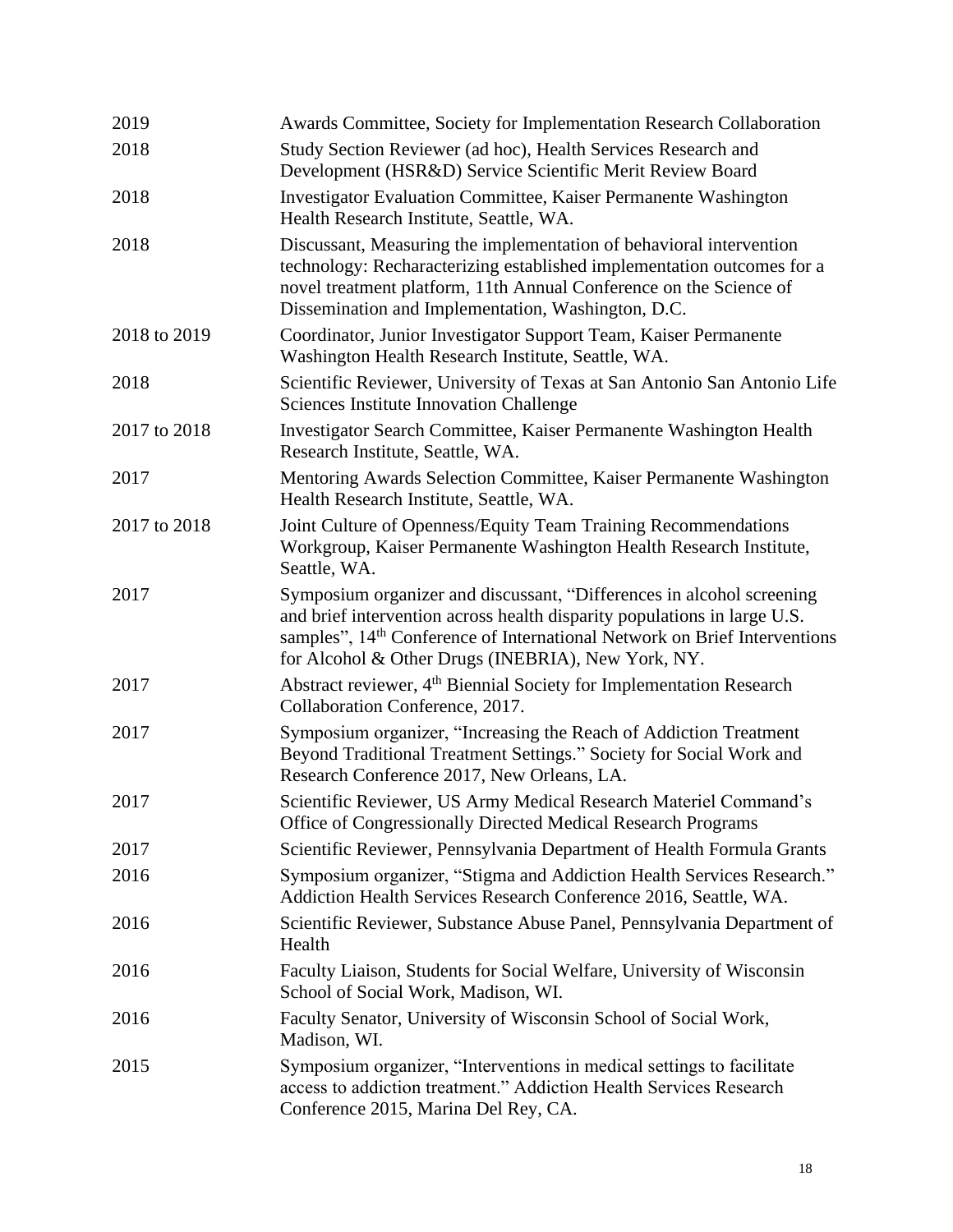| 2015            | Symposium organizer, "Racial and ethnic differences in alcohol-related<br>care and outcomes." Addiction Health Services Research Conference<br>2015, Marina Del Rey, CA.                                                                                                                                                                                                                                                                                                                                                                                                                                                                                                                                                                                         |
|-----------------|------------------------------------------------------------------------------------------------------------------------------------------------------------------------------------------------------------------------------------------------------------------------------------------------------------------------------------------------------------------------------------------------------------------------------------------------------------------------------------------------------------------------------------------------------------------------------------------------------------------------------------------------------------------------------------------------------------------------------------------------------------------|
| 2015            | Session moderator, "Diversity Issues in Substance Use." Society for<br>Social Work and Research 2015 Conference, New Orleans, LA.                                                                                                                                                                                                                                                                                                                                                                                                                                                                                                                                                                                                                                |
| 2015            | Scientific Reviewer, Basic & Clinical Translational Research Pilot<br>Awards Program, University of Wisconsin-Madison Institute for Clinical<br>and Translational Research                                                                                                                                                                                                                                                                                                                                                                                                                                                                                                                                                                                       |
| 2010 to present | Scientific reviewer for peer-reviewed journals. Completed reviews for<br>Addiction (3); Alcohol & Alcoholism (2); Alcoholism: Clinical and<br>Experimental Research (1); BMC Psychiatry (2); Drug and Alcohol<br>Dependence (16); Journal of Psychoactive Drugs (4); Journal of<br>Substance Abuse Treatment (3); Journal of Social Work Practice in the<br>Addictions (11); Psychology of Addictive Behaviors (4), Social Psychiatry<br>and Psychiatric Epidemiology (3); Stigma & Health (2); Social Work and<br>Health (1); Journal of General Internal Medicine (2); Pediatrics (1);<br>Women's Health Issues (2); International Journal of Environmental<br>Research and Public Health $(1)$ ; npj Digital Medicine $(1)$ ; Drug and<br>Alcohol Review (1). |
| 2014            | Scientific Reviewer, Dissemination & Implementation Research Award<br>Program, University of Wisconsin-Madison Institute for Clinical and<br><b>Translational Research</b>                                                                                                                                                                                                                                                                                                                                                                                                                                                                                                                                                                                       |
| 2013            | Scientific Reviewer, Community-Academic Partnership Fund, Wisconsin<br>Partnership Program, School of Medicine and Public Health.                                                                                                                                                                                                                                                                                                                                                                                                                                                                                                                                                                                                                                |
| 2013 and 2014   | Faculty Search committee, School of Social Work, University of<br>Wisconsin-Madison.                                                                                                                                                                                                                                                                                                                                                                                                                                                                                                                                                                                                                                                                             |
| 2013            | PhD Program Committee, School of Social Work, University of<br>Wisconsin-Madison.                                                                                                                                                                                                                                                                                                                                                                                                                                                                                                                                                                                                                                                                                |
| 2013            | Clinical faculty recruitment committee, School of Social Work, University<br>of Wisconsin-Madison.                                                                                                                                                                                                                                                                                                                                                                                                                                                                                                                                                                                                                                                               |
| 2012            | BSW Admissions Committee, School of Social Work, University of<br>Wisconsin-Madison.                                                                                                                                                                                                                                                                                                                                                                                                                                                                                                                                                                                                                                                                             |
| 2012            | Faculty Senate, University of Wisconsin-Madison.                                                                                                                                                                                                                                                                                                                                                                                                                                                                                                                                                                                                                                                                                                                 |
| 2012            | Guest Editor for a special issue of Journal of Social Work Practice in the<br>Addictions, titled "Addiction-related Issues among Active Duty Military,<br>Veterans and Their Families"                                                                                                                                                                                                                                                                                                                                                                                                                                                                                                                                                                           |
| 2011 to 2018    | Editorial Review Board, Journal of Psychoactive Drugs                                                                                                                                                                                                                                                                                                                                                                                                                                                                                                                                                                                                                                                                                                            |
| 2011 to 2017    | Editorial Review Board, Journal of Social Work Practice in the Addictions                                                                                                                                                                                                                                                                                                                                                                                                                                                                                                                                                                                                                                                                                        |
| 2010            | Abstract review committee, VA Health Services Research & Design 2011<br>National Meeting.                                                                                                                                                                                                                                                                                                                                                                                                                                                                                                                                                                                                                                                                        |
| 2010            | Organizer for a Predoctoral Proseminar, Publication Productivity. Brown<br>School, Washington University.                                                                                                                                                                                                                                                                                                                                                                                                                                                                                                                                                                                                                                                        |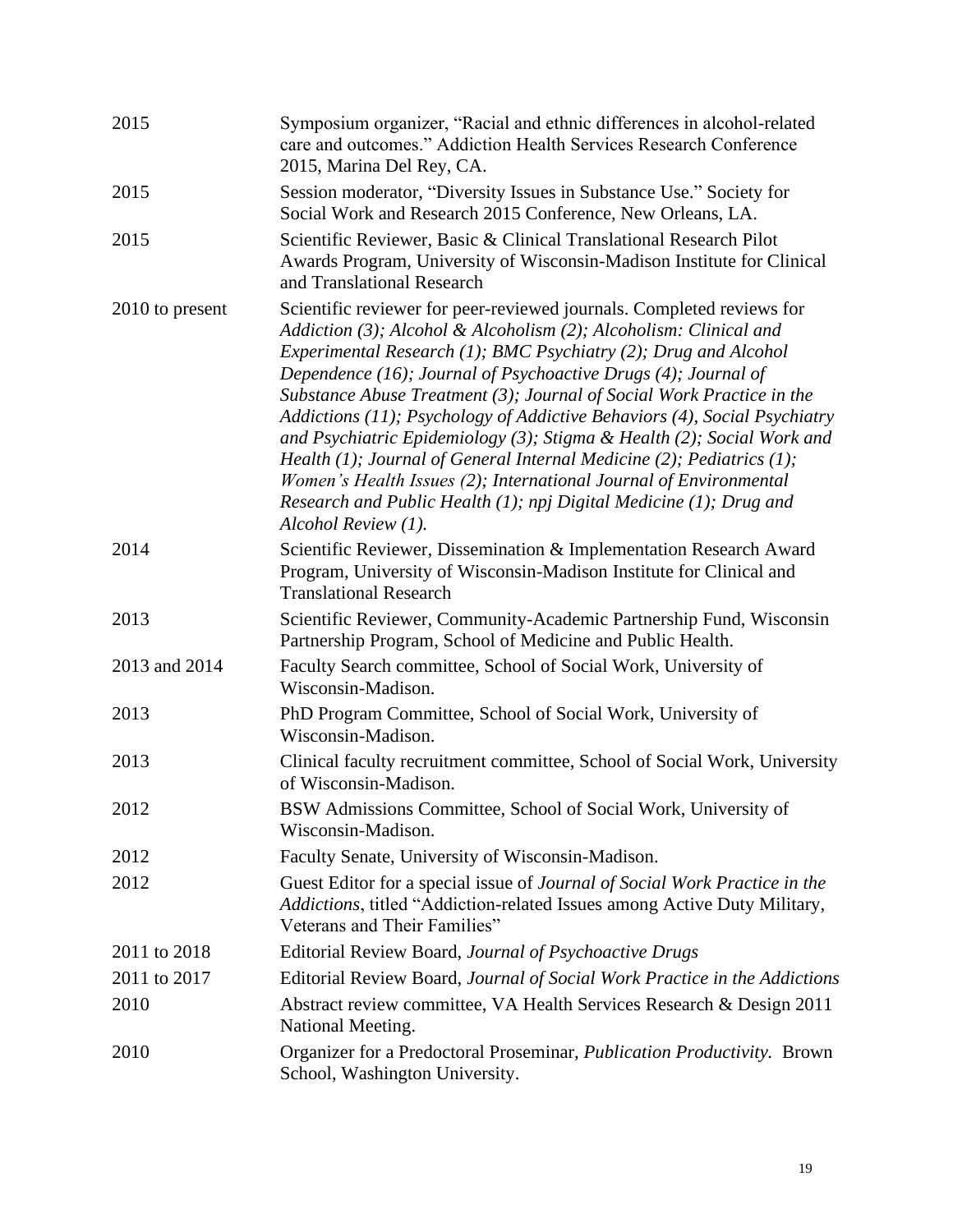| 2008 to 2009 | Mental Health Systems Redesign Collaborative, VAAAHS, Ann Arbor,<br>MI.                                           |
|--------------|-------------------------------------------------------------------------------------------------------------------|
| 2006 to 2007 | Gearing for Excellence Performance Improvement, VAAAHS, Ann<br>Arbor, MI.                                         |
| 2003 to 2004 | Agency Director, Listening Ear Crisis Center, East Lansing, MI                                                    |
| 1999 to 2004 | Paraprofessional crisis counselor and sexual assault counselor, Listening<br>Ear Crisis Center, East Lansing, MI. |

# **RECOGNITION AND AWARDS**

| 2018         | Fellow. Summer Institute on Randomized Behavioral Clinical Trials.<br>(NIH/NHLBI/OBSSR program), Warrenton, VA.                                                              |
|--------------|------------------------------------------------------------------------------------------------------------------------------------------------------------------------------|
| 2017         | Invited Speaker. National Institute on Alcohol Abuse and Alcoholism,<br>Rockville, MD.                                                                                       |
| 2017         | Invited Speaker. Society for Social Work and Research Grand Challenges<br>for Alcohol Misuse, Washington, DC.                                                                |
| 2017 to 2018 | Fellow. Implementation Research Institute (NIH/NIDA and NIMH<br>program), St. Louis, MO.                                                                                     |
| 2017         | Fellow. Mixed Methods Research Training Program (NIH/OBSSR)<br>program), Baltimore, MD.                                                                                      |
| 2017 to 2022 | Mentored Career Award (K01), NIAAA, NIH.                                                                                                                                     |
| 2016         | Junior Investigator Award. Awarded by the National Institute on Alcohol<br>Abuse and Alcoholism to attend the Addiction Health Services Research<br>Conference, Seattle, WA. |
| 2015         | Travel award. Awarded by the National Institute on Drug Abuse to attend<br>the Addiction Health Services Research Conference, Los Angeles, CA.                               |
| 2014 to 2018 | National Institutes of Health, Health Disparities Loan Repayment Plan<br>awardee                                                                                             |
| 2014         | Travel award. Addiction Health Services Research Conference, Boston,<br>MA.                                                                                                  |
| 2014         | Selected for the National Institutes of Health Center for Scientific Review<br><b>Early Career Reviewer Program</b>                                                          |
| 2014         | Honored Instructor. Division of University Housing, University of<br>Wisconsin-Madison, Madison, WI                                                                          |
| 2013         | Travel award. Research Society on Alcoholism Conference, Orlando, FL.                                                                                                        |
| 2012         | Outstanding National Poster. Research Without Walls Symposium,<br>George Warren Brown School of Social Work, Washington University, St.<br>Louis, MO                         |
| 2011         | Travel award. Seattle Implementation Research Conference, Seattle, WA.                                                                                                       |